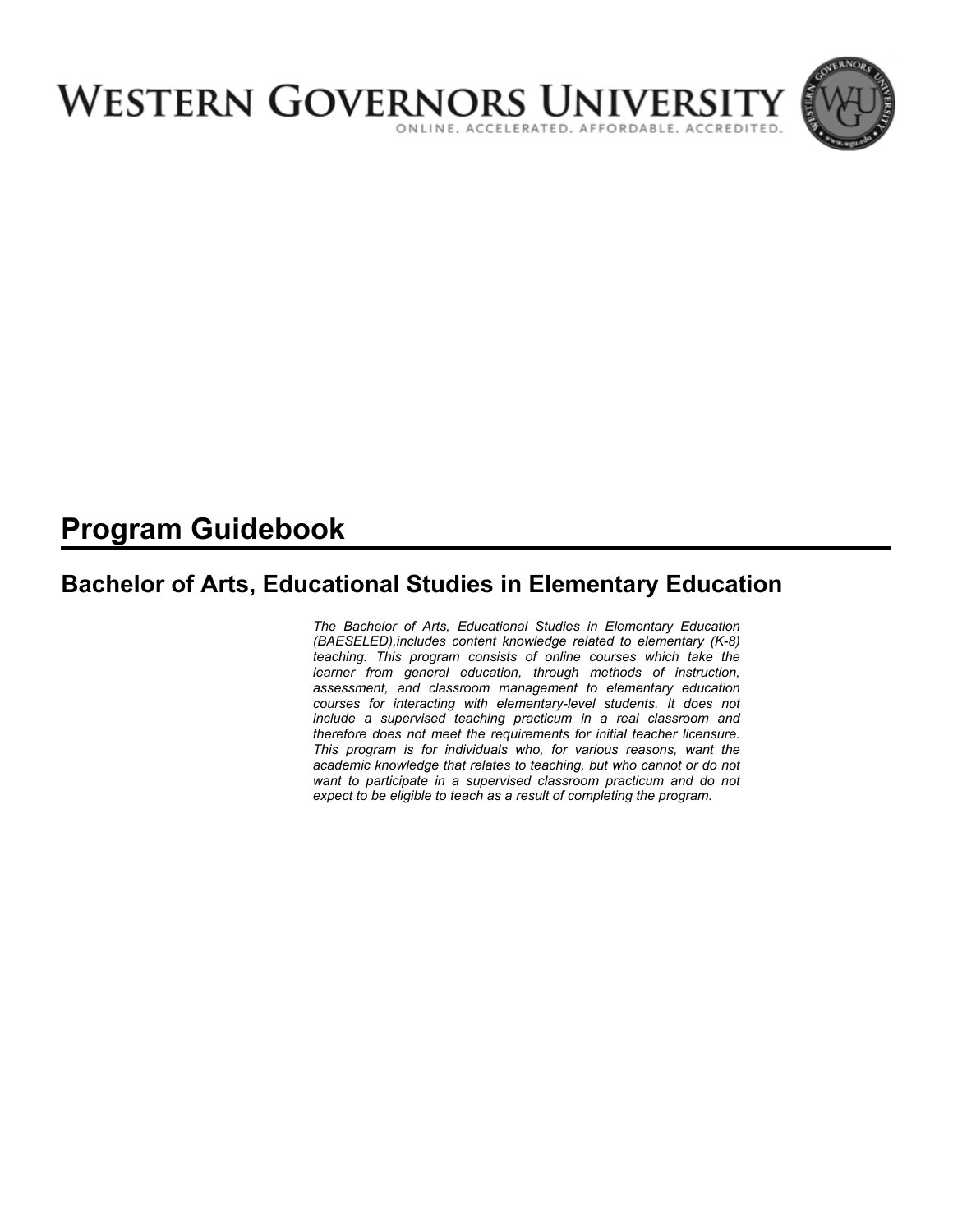## **Understanding the Competency-Based Approach**

Practically speaking, how do competency-based programs like those offered at Western Governors University (WGU) work? Unlike traditional universities, WGU does not award degrees based on completion of a certain number of credit hours or a certain set of required courses. Instead, you will earn your degree by demonstrating your skills, knowledge, and understanding of important concepts.

Progress through a degree program is governed not by the amount of time you spend in class but by your ability to demonstrate mastery of competencies as you complete required courses. Of course, you will need to engage in learning experiences as you review competencies or develop knowledge and skills in areas in which you may be weak. To help you acquire the knowledge and skills you need to complete your courses and program, WGU provides a rich array of learning resources. Your program mentor will work closely with you to help you understand the competencies required for your program and to help you create a schedule for completing your courses. You will also work closely with course instructors as you engage in each of your courses. As subject matter experts, course instructors will guide you through the content you must master to pass the course assessments.

The benefit of this competency-based system is that it enables students who are knowledgeable about a particular subject to make accelerated progress toward completing a degree, even if they lack college experience. You may have gained skills and knowledge of a subject while on the job, accumulated wisdom through years of life experience, or already taken a course on a particular subject. WGU will award your degree based on the skills and knowledge that you possess and can demonstrate—not the number of credits hours on your transcript.

## **Accreditation**

Western Governors University is the only university in the history of American higher education to have earned accreditation from four regional accrediting commissions. WGU's accreditation was awarded by (1) the Northwest Commission on Colleges and Universities, (2) the Higher Learning Commission of the North Central Association of Colleges and Schools, (3) the Accrediting Commission for Community and Junior Colleges of the Western Association of Schools and Colleges, and (4) the Accrediting Commission for Senior Colleges and Universities of the Western Association of Schools and Colleges. The university's accreditation status is now managed by the Northwest Commission on Colleges and Universities (NWCCU), which reaffirmed WGU's accreditation in February 2020. The WGU Teachers College is accredited at the initial-licensure level by the Council for the Accreditation of Educator Preparation (CAEP) and by the Association of Advancing Quality in Educator Preparation (AAQEP) . The nursing programs are accredited by the Commission on Collegiate Nursing Education (CCNE). The Health Information Management program is accredited by the Commission on Accreditation for Health Informatics and Information Management Education (CAHIIM). The College of Business programs are accredited by the Accreditation Council for Business Schools and Programs (ACBSP).

## **The Degree Plan**

The focus of your program is your personalized Degree Plan. The Degree Plan is a detailed blueprint of the courses you will need to complete in order to earn your degree. The Degree Plan also lays out the accompanying learning resources and assessments that compose your program. The list of courses in the Degree Plan is often referred to as the standard path. The amount of time it takes to complete your program depends on both the amount of new information you need to learn and the amount of time you plan to devote each week to study.

Students vary widely in the specific skills and information they need to learn. For example, some students may be highly knowledgeable in a particular subject matter and would not need to engage in new learning opportunities. Other students may find that portions of the program require them to learn new information and that they need to take an online class or participate in a study module to acquire the knowledge and skills needed to fulfill program competencies in that area. Some individuals may be able to devote as little as 15–20 hours per week to the program, while others may need to devote more time. For this reason,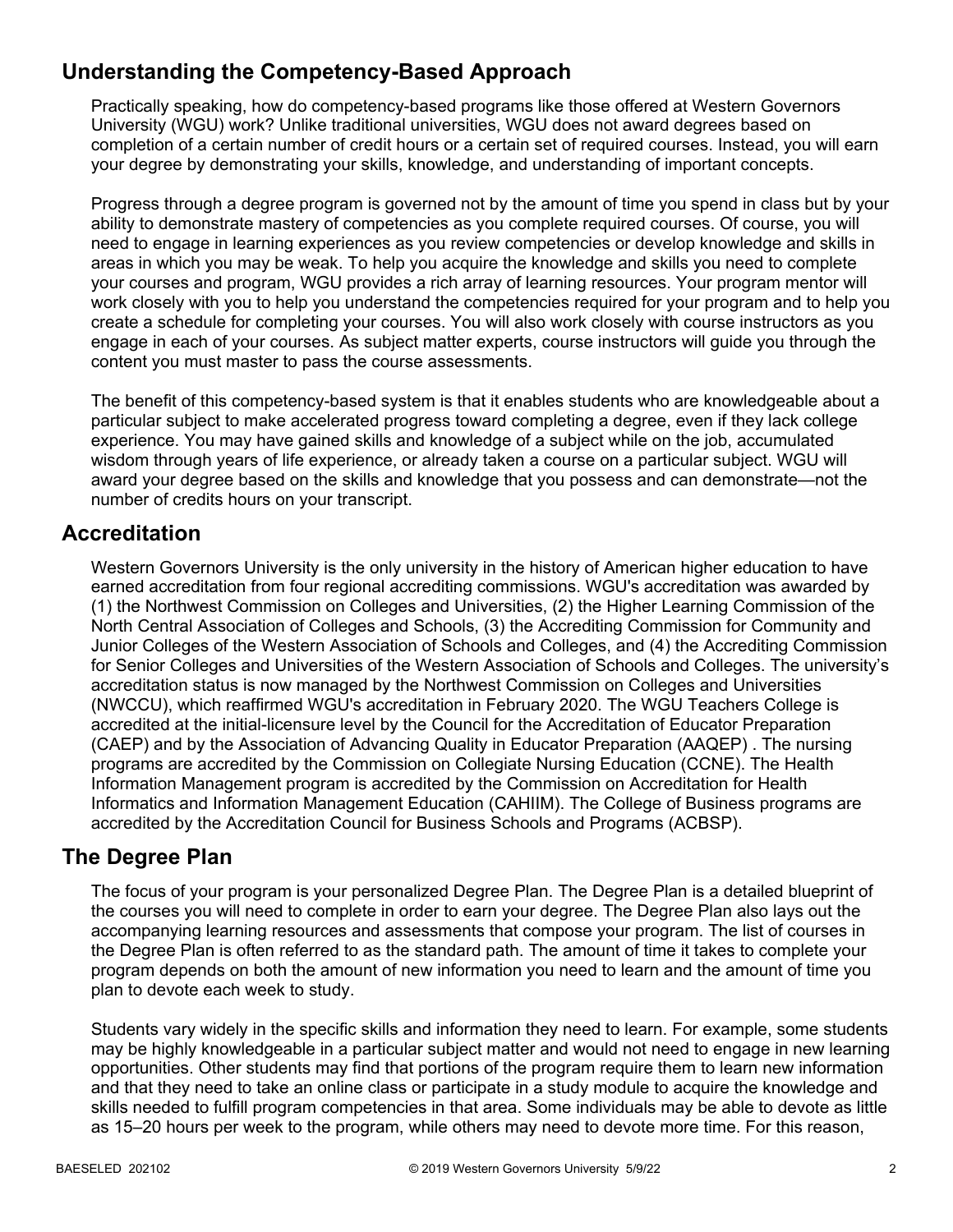pre-assessments are there to help your program mentor form a profile of your prior knowledge and create a personalized Degree Plan.

### **How You Will Interact with Faculty**

At WGU, faculty serve in specialized roles, and they will work with you individually to provide the guidance, instruction, and support you will need to succeed and graduate. As a student, it is important for you to take advantage of this support. It is key to your progress and ultimate success.

Upon your enrollment, you will be assigned a program mentor—an expert in your field of study who will provide you with regular program-level guidance and support from the day you start until the day you graduate. Your program mentor will set up regular telephone appointments (weekly at first) with you, which you will be expected to keep. The mentor will review program competencies with you and work with you to develop a plan and schedule for your coursework. Your program mentor will serve as your main point of contact throughout your program—helping you set weekly study goals, recommending specific learning materials, telling you what to expect in courses, and keeping you motivated. In addition to regular calls, your program mentor is available to help you resolve questions and concerns as they arise.

For many of the courses at WGU, you will be required to complete performance assessments. These include reports, papers, presentations, and projects that let you demonstrate your mastery of the required competencies. A separate group of faculty members, called evaluators, will review your work to determine whether it meets requirements. Evaluators are also subject matter experts in their field of evaluation. If your assessment needs further work before it "passes," these evaluators, who review your work anonymously, will provide you with instructional feedback to help you meet evaluation standards and allow you to advance.

### **Connecting with Other Mentors and Fellow Students**

As you proceed through your Degree Plan, you will have direct contact with multiple faculty members. These communications can take a variety of forms, including participation in one-on-one discussions, chats in the learning communities, and live cohort and webinar opportunities. As a WGU student, you will have access to your own personal MyWGU Student Portal, which will provide a gateway to your courses of study, learning resources, and learning communities where you will interact with faculty and other students.

The learning resources in each course are specifically designed to support you as you develop competencies in preparation for your assessments. These learning resources may include reading materials, videos, tutorials, cohort opportunities, community discussions, and live discussions that are guided by course instructors who are experts in their field. You will access your program community during your orientation course to network with peers who are enrolled in your program and to receive continued support through professional enrichment and program-specific chats, blogs, and discussions. WGU also provides Student Services associates to help you and your program mentor solve any special problems that may arise.

## **Orientation**

The WGU orientation course focuses on acquainting you with WGU's competency-based model, distance education, technology, and other resources and tools available for students. You will also utilize WGU program and course communities, participate in activities, and get to know other students at WGU. The orientation course must be completed before you can start your first term at WGU.

## **Transferability of Prior College Coursework**

Because WGU is a competency-based institution, it does not award degrees based on credits but rather on demonstration of competency. WGU undergraduate programs may accept transfer credits or apply a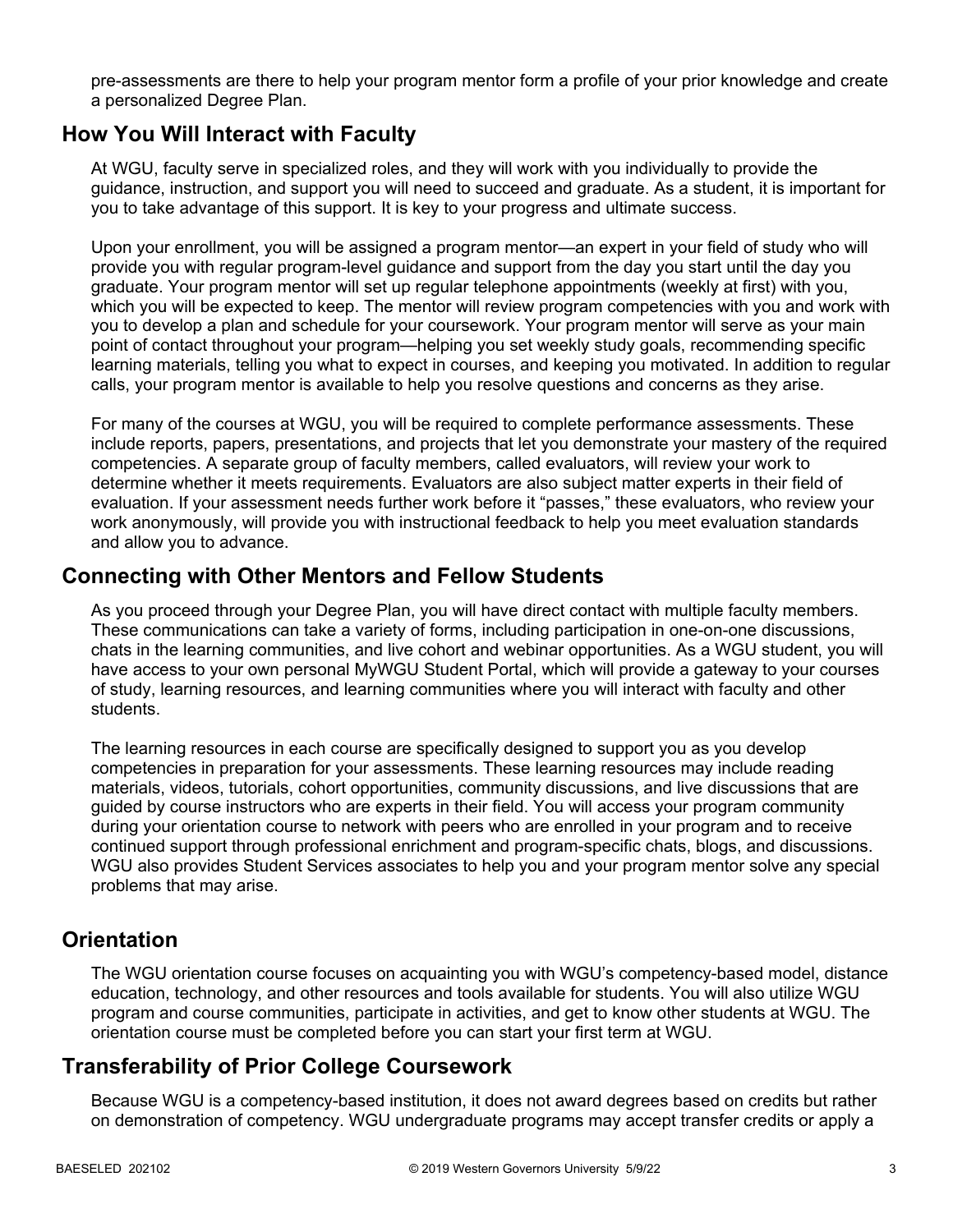'Requirement Satisfied' (RS) in some cases. Refer to your specific program transfer guidelines to determine what can be satisfied by previously earned college credits. In most cases, WGU does not accept college transfer credits at the graduate (master's) level. Students entering graduate programs must have their undergraduate degree transcripts verified before being admitted to WGU. In addition to a program's standard course path, there may be additional state-specific requirements.

#### [Click here for the Student Handbook](http://cm.wgu.edu/)

WGU does not waive any requirements based on a student's professional experience and does not perform a "résumé review" or "portfolio review" that will automatically waive any degree requirements. Degree requirements and transferability rules are subject to change in order to keep the degree content relevant and current.

Remember, WGU's competency-based approach lets you take advantage of your knowledge and skills, regardless of how you obtained them. Even when you do not directly receive credit, the knowledge you possess may help you accelerate the time it takes to complete your degree program.

### **Continuous Enrollment, On Time Progress, and Satisfactory Academic Progress**

WGU is a "continuous enrollment" institution, which means you will be automatically enrolled in each of your new terms while you are at WGU. Each term is six months long. Longer terms and continuous enrollment allow you to focus on your studies without the hassle of unnatural breaks between terms that you would experience at a more traditional university. At the end of every six-month term, you and your program mentor will review the progress you have made and revise your Degree Plan for your next sixmonth term.

WGU requires that students make measurable progress toward the completion of their degree programs every term. We call this "On-Time Progress," denoting that you are on track and making progress toward on-time graduation. As full-time students, graduate students must enroll in at least 8 competency units each term, and undergraduate students must enroll in at least 12 competency units each term. Completing at least these minimum enrollments is essential to On-Time Progress and serves as a baseline from which you may accelerate your program. We measure your progress based on the courses you are able to pass, not on your accumulation of credit hours or course grades. Every time you pass a course, you are demonstrating that you have mastered skills and knowledge in your degree program. For comparison to traditional grading systems, passing a course means you have demonstrated competency equivalent to a "B" grade or better.

WGU assigns competency units to each course in order to track your progress through the program. A competency unit is equivalent to one semester credit of learning. Some courses may be assigned 3 competency units while others may be as large as 12 competency units.

Satisfactory Academic Progress (SAP) is particularly important to students on financial aid because you must achieve SAP in order to maintain eligibility for financial aid. We will measure your SAP quantitatively by reviewing the number of competency units you have completed each term. In order to remain in good academic standing, you must complete at least 66.67% of the units you attempt over the length of your program—including any courses you add to your term to accelerate your progress. Additionally, during your first term at WGU you must pass at least 3 competency units in order to remain eligible for financial aid. We know that SAP is complex, so please contact a financial aid counselor should you have additional questions. \*Please note: The Endorsement Preparation Program in Educational Leadership is not eligible for federal financial aid.

### **Courses**

Your Degree Plan includes courses needed to complete your program. To obtain your degree, you will be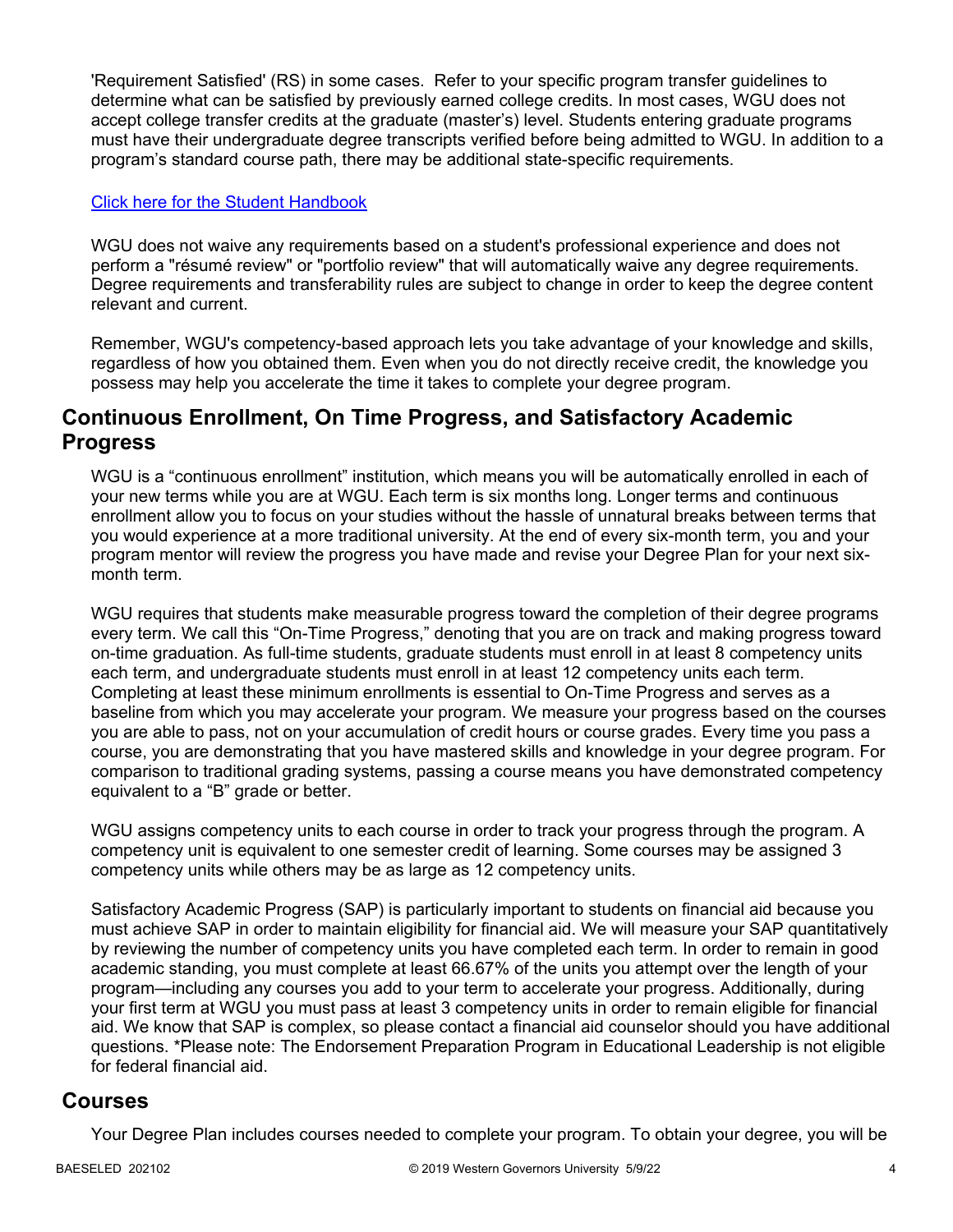required to demonstrate your skills and knowledge by completing the assessment(s) for each course. In general there are two types of assessments: performance assessments and objective assessments. Performance assessments contain, in most cases, multiple scored tasks such as projects, essays, and research papers. Objective assessments include multiple-choice items, multiple-selection items, matching, short answer, drag-and-drop, and point-and-click item types, as well as case study and videobased items. Certifications verified through third parties may also be included in your program. More detailed information about each assessment is provided in each course of study.

## **External Content & Basic Skills Exams**

Western Governors University requires that candidates pass the state-mandated content exam that aligns with their WGU program in addition to a basic skills exam (initial licensure programs only). Specific information regarding required content and basic skills exams required for each program and state can be found in the WGU Student Handbook. In many cases, it is the candidates' responsibility to register and pay for the required exams and submit their official passing score reports to WGU.

## **State Licensure Requirements**

Many states have specific licensure requirements that are not part of WGU programs that you will have to fulfill in addition to the degree requirements of your program. These state licensure requirements might include, but are not limited to: subject-specific licensure exams, state-specific teacher performance assessments, course work related to state history, basic skills exams, and background clearances. The WGU Student Handbook outlines the credentialing requirements of each state. Teacher candidates should consult the applicable section to become familiar with their state's expectations regarding licensure.

## **Learning Resources**

WGU works with many different educational partners, including enterprises, publishers, training companies, and higher educational institutions, to provide high-quality and effective learning resources that match the competencies you are developing. These vary in type, and may be combined to create the best learning experience for your course. A learning resource can be an e-textbook, online module, study guide, simulation, virtual lab, tutorial, or a combination of these. The cost of most learning resources are included in your tuition and Learning Resource Fee. They can be accessed or enrolled for through your courses. Some degree-specific resources are not covered by your tuition, and you will need to cover those costs separately. WGU also provides a robust library to help you obtain additional learning resources, as needed.

#### Mobile Compatibility:

The following article provides additional details about the current state of mobile compatibility for learning resources at WGU. It includes a list that can be referenced to determine the mobile friendliness of all core course materials used in a program.

[Student Handbook article: Can I use my mobile device for learning resources?](https://cm.wgu.edu/t5/Frequently-Asked-Questions/Can-I-use-my-mobile-device-for-learning-resources/ta-p/396)

## **Standard Path**

As previously mentioned, competency units (CUs) have been assigned to each course in order to measure your academic progress. If you are an undergraduate student, you will be expected to enroll in a minimum of 12 competency units each term. Graduate students are expected to enroll in a minimum of 8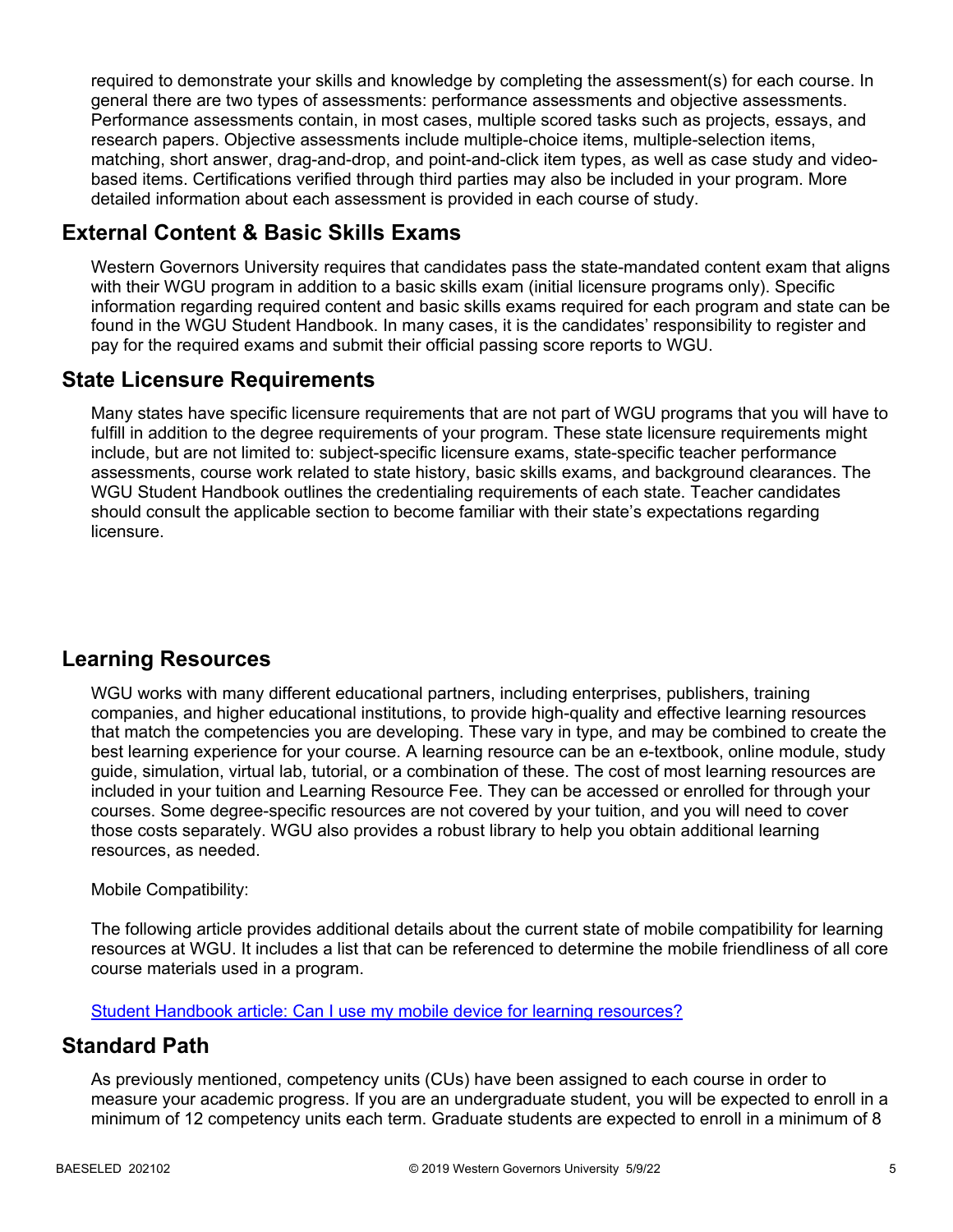competency units each term. A standard plan for a student for this program who entered WGU without any transfer units would look similar to the one on the following page. Your personal progress can be faster, but your pace will be determined by the extent of your transfer units, your time commitment, and your determination to proceed at a faster rate.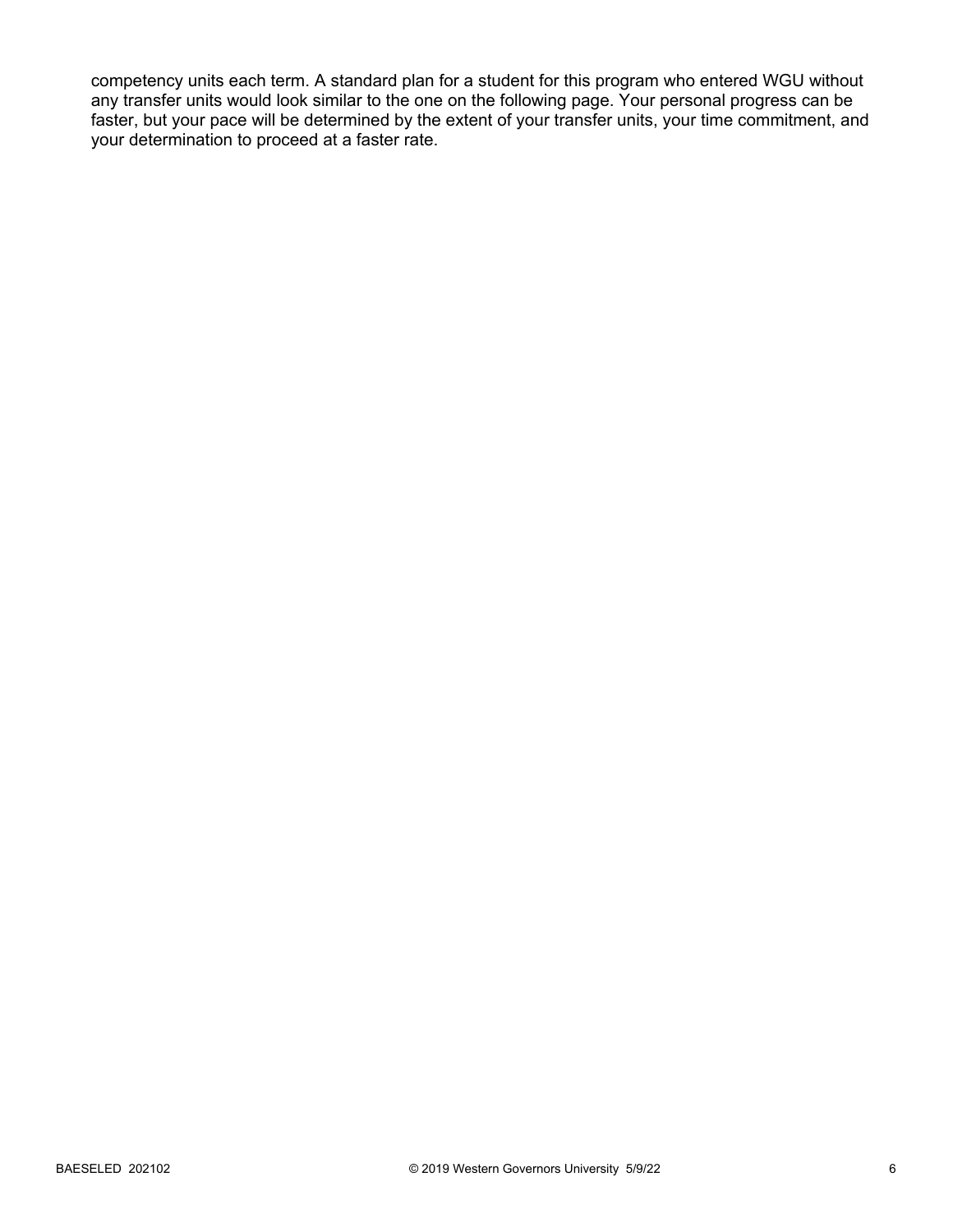## **Standard Path** *for* **Bachelor of Arts, Educational Studies in Elementary Education**

| <b>Course Description</b>                                          | <b>CU<sub>s</sub></b> | <b>Term</b>    |
|--------------------------------------------------------------------|-----------------------|----------------|
| <b>Educational Foundations</b>                                     | 2                     | 1              |
| Health, Fitness, and Wellness                                      | $\overline{4}$        | 1              |
| Introduction to Humanities                                         | 3                     | 1              |
| <b>English Composition I</b>                                       | 3                     | 1              |
| Mathematics for Elementary Educators I                             | 3                     | $\overline{2}$ |
| Educational Psychology and Development of Children and Adolescents | 4                     | $\overline{2}$ |
| <b>English Composition II</b>                                      | 3                     | $\overline{2}$ |
| Introduction to Communication                                      | 3                     | 2              |
| <b>Survey of United States History</b>                             | 3                     | 3              |
| <b>Mathematics for Elementary Educators II</b>                     | 3                     | 3              |
| American Politics and the US Constitution                          | 3                     | 3              |
| The School as a Community of Care                                  | 3                     | 3              |
| Survey of World History                                            | 3                     | 4              |
| <b>Fundamentals of Diverse Learners</b>                            | 4                     | $\overline{4}$ |
| <b>Integrated Physical Sciences</b>                                | 3                     | 4              |
| Mathematics for Elementary Educators III                           | 3                     | 4              |
| <b>Natural Science Lab</b>                                         | $\overline{2}$        | 5              |
| <b>Managing Engaging Learning Environments</b>                     | 3                     | 5              |
| Introduction to Biology                                            | 3                     | 5              |
| Introduction to Curriculum, Instruction, and Assessment            | 3                     | 5              |
| Assessing Impact on Student Learning                               | 3                     | 5              |
| <b>Elementary Mathematics Methods</b>                              | 3                     | 6              |
| Educational Technology for Teaching and Learning                   | 3                     | 6              |
| Elementary Reading Methods and Interventions                       | 3                     | 6              |
| Language Arts Instruction and Intervention                         | 3                     | 6              |
| <b>Inclusive Classroom</b>                                         | 3                     | $\overline{7}$ |
| <b>Elementary Science Methods</b>                                  | 3                     | 7              |
| <b>Elementary Social Studies Methods</b>                           | 3                     | $\overline{7}$ |
| <b>Elementary Physical Education and Health Methods</b>            | 3                     | $\overline{7}$ |
| Elementary Visual and Performing Arts Methods                      | 3                     | 8              |
| <b>Elementary Disciplinary Literacy</b>                            | 3                     | 8              |
| <b>Children's Literature</b>                                       | 3                     | 8              |

## **Changes to Curriculum**

WGU publishes an Institutional Catalog, which describes the academic requirements of each degree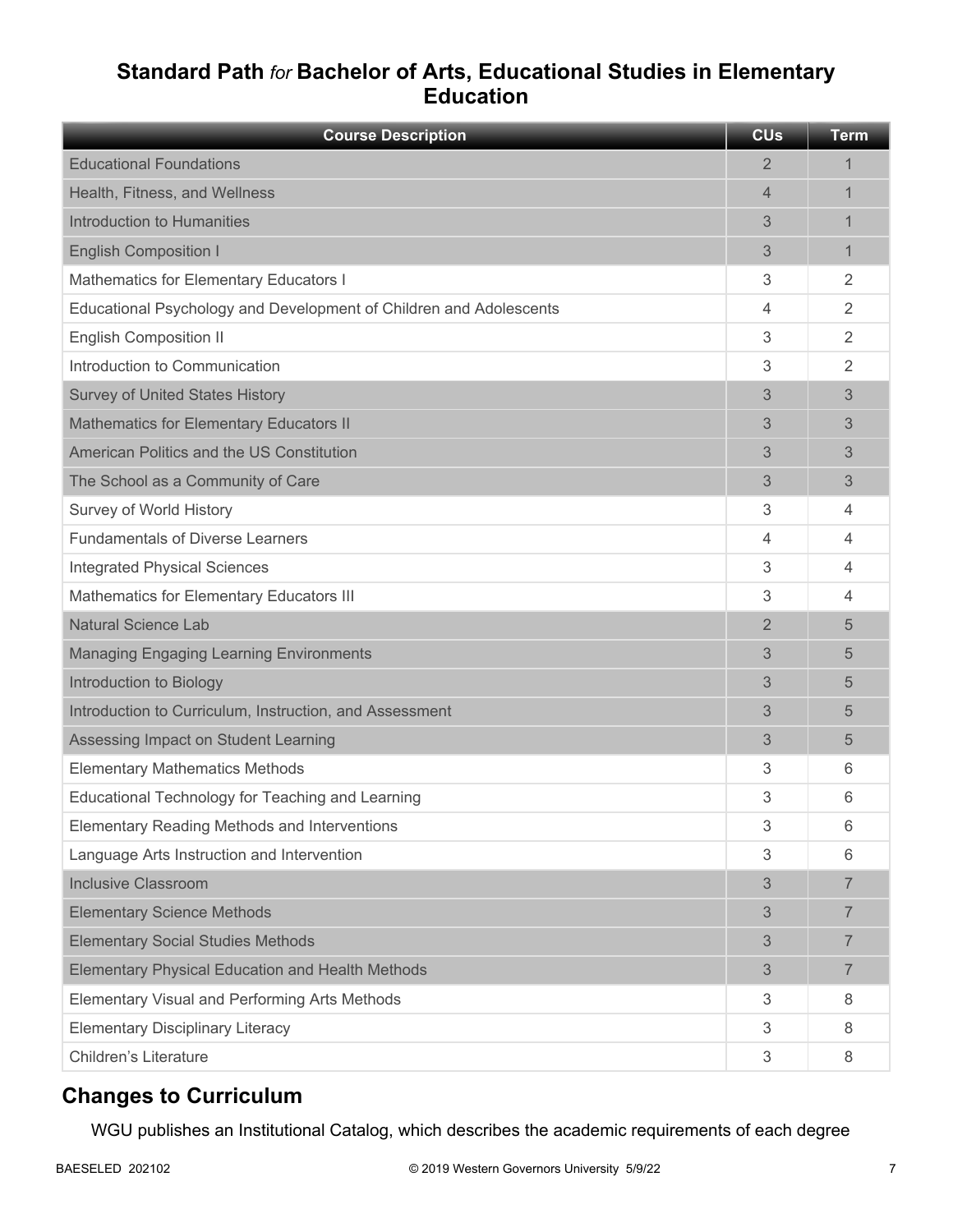program. Although students are required to complete the program version current at the time of their enrollment, WGU may modify requirements and course offerings within that version of the program to maintain the currency and relevance of WGU's competencies and programs. When program requirements are updated, students readmitting after withdrawal from the university will be expected to re-enter into the most current catalog version of the program.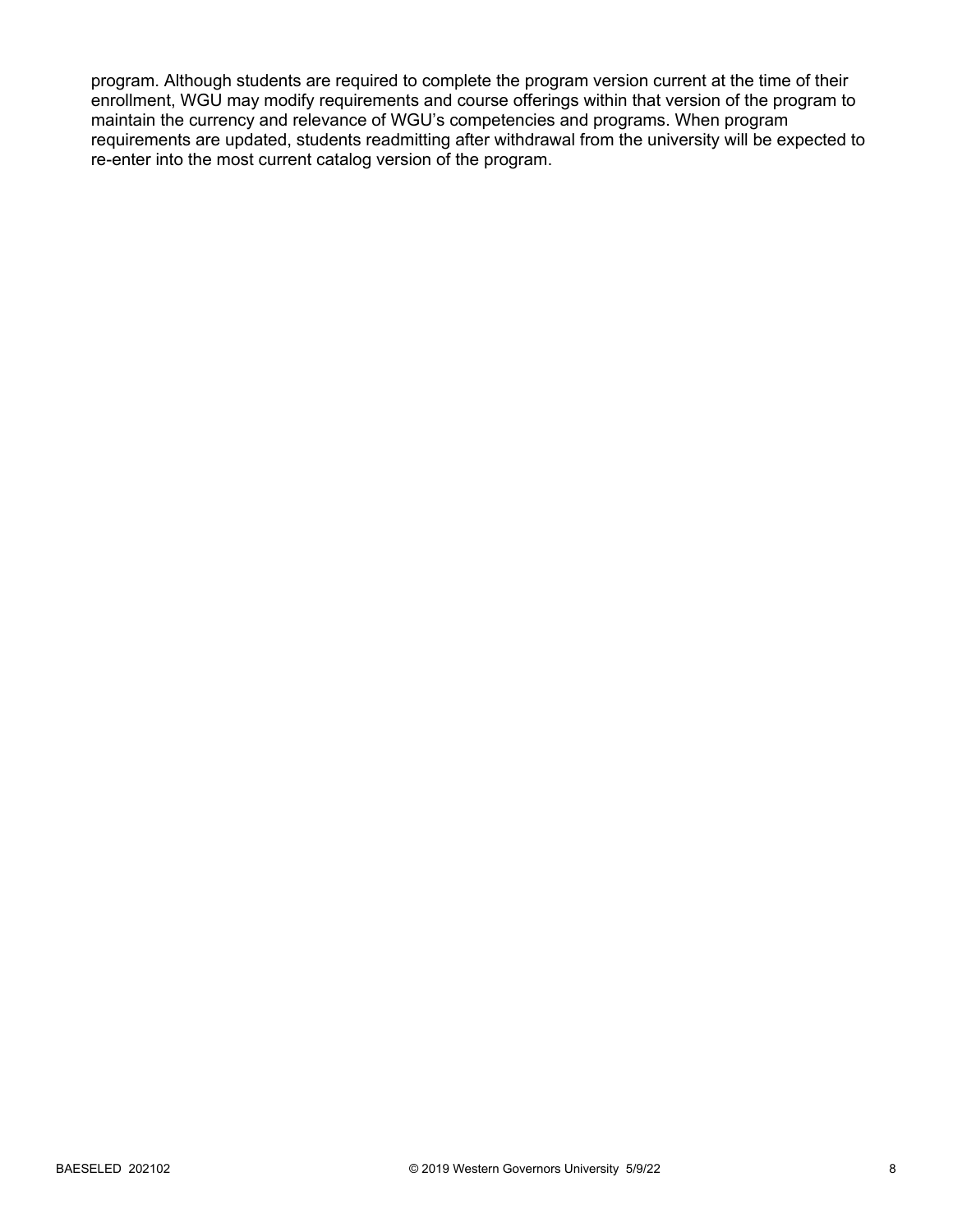# **Areas of Study** for **Bachelor of Arts, Educational Studies in Elementary Education**

The following section includes the areas of study in the program, with their associated courses. Your specific learning resources and level of instructional support will vary based on the individual competencies you bring to the program and your confidence in developing the knowledge, skills, and abilities required in each area of the degree. The Degree Plan and learning resources are dynamic, so you need to review your Degree Plan and seek the advice of your mentor regarding the resources before you purchase them.

## **Professional Core**

#### **Educational Foundations**

Educational Foundations is a key component of WGU's Professional Core and is a required course for all initial licensure candidates. The course provides candidates with early classroom experience where they observe multiple school settings at three different levels of schooling and interview an educator to learn how state standards and various legal and ethical issues affect classrooms today. The course also provides candidates with opportunities to gain foundational knowledge about what it means to be a teacher in the current educational context while exploring their future role within the larger landscape of historical and cultural influences. This course ensures candidates have a firm grasp on important issues affecting educators including state standards-based curriculum, legal and ethical requirements affecting educational opportunities, and professionalism, preparing them for subsequent coursework within the Professional Core and their content area major courses. Five preclinical hours are interwoven throughout this course, and cross-cutting themes of technology and diversity are introduced for further development throughout the candidate's programs.

*This course covers the following competencies:*

- *Begin your course by discussing your course planning tool report with your instructor and creating your personalized course plan together.*
- *The graduate analyzes the role of historical and cultural influences, including issues of federal and state governance, in determining standard educational practices and ensuring equal access to educational opportunities.*
- *The graduate examines the impact of standards-based curriculum on students and teachers to determine how it supports a school's goals.*
- *The graduate evaluates the application of educational best practices in diverse learning settings to inform teaching practice.*
- *The graduate explores pathways and opportunities for professional development to grow as an educator.*

#### **Educational Psychology and Development of Children and Adolescents**

Educational Psychology and Development of Children and Adolescents is a key component of WGU's Professional Core and is a required course for all initial licensure candidates. This course prepares candidates to support classroom practices grounded in research-validated principles from the areas of educational psychology and child/adolescent development. Candidates will be introduced to learning theories that equip them with the knowledge and skills necessary to support the diverse populations of students with whom they will interact. This course addresses theories of human development, spanning early childhood through adolescence, and candidates completing this course will be able to explain and analyze the guiding perspectives on linguistic, physical, cognitive, and social development. This course will also cover appropriate instructional and assessment strategies to support student learning and development. Candidates will engage in four hours of virtual classroom observations related to issues in educational psychology and learner development. Cross-cutting themes of technology and diversity are interwoven for further development. This course is designed to be taken after successful completion of the Educational Foundations course.

- *Begin your course by discussing your course planning tool report with your instructor and creating your personalized course plan together.*
- *The graduate describes theories of development across the cognitive, linguistic, social, emotional, and physical areas to understand the needs of students at various developmental levels.*
- *The graduate evaluates the influence of students' developmental characteristics on their learning and evaluates performance to inform instructional decisions.*
- *The graduate recommends instructional strategies that will positively impact learning, based on principles of learning theories.*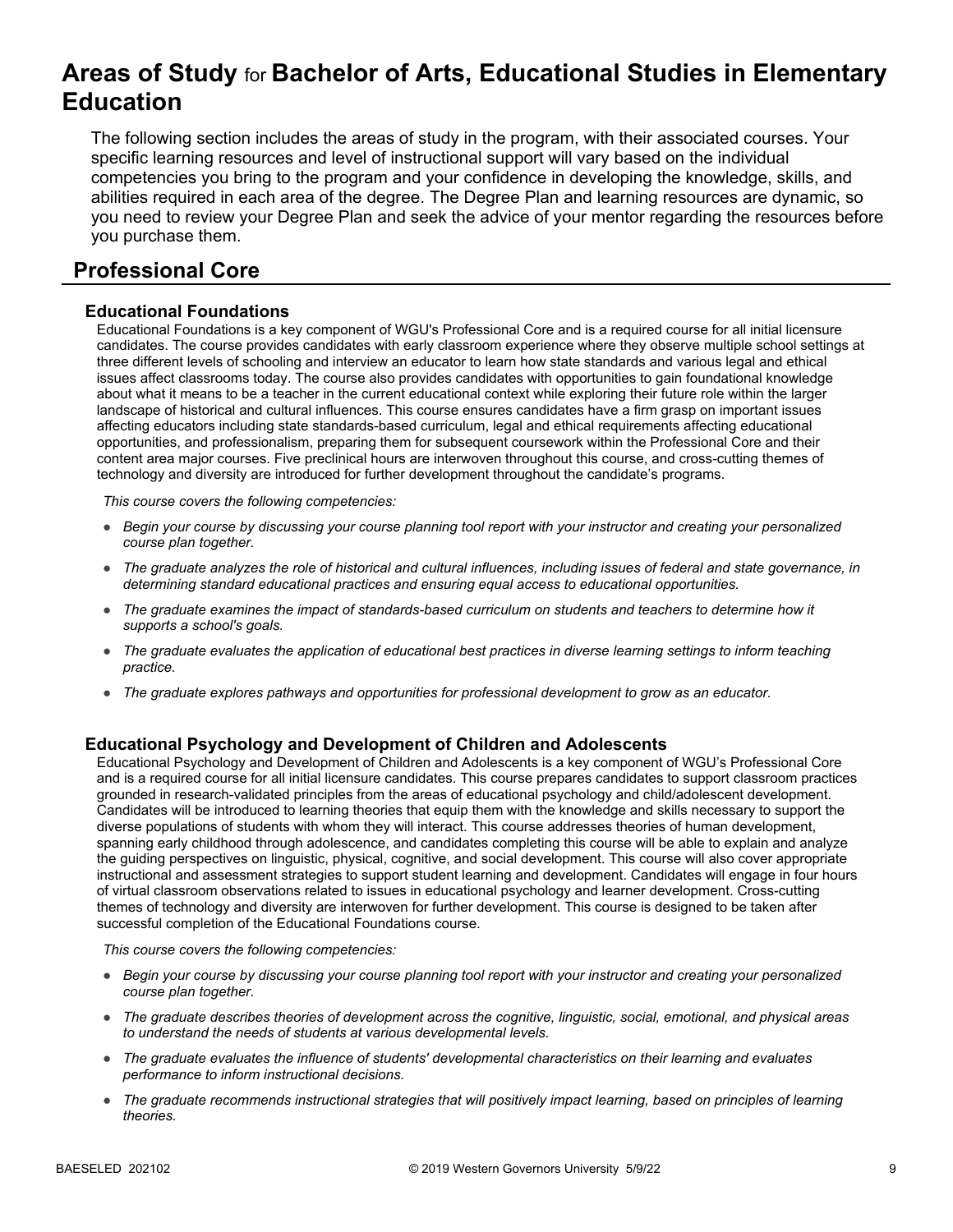● *The graduate evaluates classroom practices to determine how theories of child and adolescent psychology, learning, and development are applied in the classroom environment.*

#### **The School as a Community of Care**

The School as a Community of Care is a key component of WGU's Professional Core and is a required course for all initial licensure candidates. This course prepares candidates to meet the social and emotional needs of learners, taking into account theories and philosophical perspectives on child and adolescent development and learning. Candidates learn to effectively collaborate with parents, families, caregivers, and other community stakeholders in each child's education, to build a strong foundation for academic and personal success. Emphasis is placed on family engagement as candidates gain knowledge of individual, cultural, and community assets that can be used to facilitate learner growth and development, as well as understand mental health and emotional differences among learners that may necessitate leveraging additional resources to support students' wellbeing. Issues of youth mental health, substance abuse, suicide awareness and prevention, and abuse within families will be addressed as will the importance of parent involvement. Candidates will engage in seven hours of preclinical experiences, which include visual observations of learning environments that involve parents and families in their children's' education while supporting the social and emotional learning (SEL) needs of learners and an interview with an educational professional to explore topics related to parent involvement, youth mental health issues, and professional responsibilities to ensure student wellbeing. Additionally, crosscutting themes of technology and diversity are interwoven for further development. This course is designed to be taken after successful completion of the Educational Psychology and Development of Children and Adolescents course.

*This course covers the following competencies:*

- *Begin your course by discussing your course planning tool report with your instructor and creating your personalized course plan together.*
- *The graduate plans for learning environments that meet all students' cultural, social, and emotional learning needs by incorporating knowledge of individual learners, diverse cultures, and communities.*
- *The graduate develops strategies to address the social and emotional learning (SEL) needs of students, including the incorporation of trauma-informed or restorative instructional practices.*
- *The graduate identifies appropriate resources and processes to support the mental health and emotional well-being of students.*
- *The graduate collaborates with families, caretakers, and the larger community to identify partnerships that facilitate learner growth.*

#### **Fundamentals of Diverse Learners**

Fundamentals of Diverse Learners is a key component of WGU's Professional Core and is a required course for all initial licensure candidates. This course prepares candidates to consider and address the wide range of learning needs in the classrooms of today. This course teaches candidates to identify and support the needs of diverse populations of learners, including, for example, students with disabilities (INCLUDING DYSLEXIA), English language learners, and gifted and talented students. Practical strategies for differentiating instruction while creating a safe, inclusive, and culturally responsive learning environment are explored. This course helps candidates develop skills for partnering with parents and advocating for all students, particularly those impacted by provisions of IDEA and Section 504 of the Rehabilitation Act. Multitiered systems of supports are addressed to prepare candidates for their future classrooms as they seek to select appropriate instructional practices and interventions to best serve their students. Candidates will engage in four hours of preclinical experiences that includes a simulated teaching experience in which skills learned can be applied. Cross-cutting themes of technology and diversity are interwoven for further development. This course is designed to be taken after successful completion of the School as a Community of Care course.

- *Begin your course by discussing your course planning tool report with your instructor and creating your personalized course plan together.*
- *The graduate analyzes the application of policies, practices, and legal requirements to inform teaching practice.*
- *The graduate creates inclusive learning environments featuring multitiered systems of supports to address the needs of all students, including exceptional learners and English learners.*
- *The graduate creates learning experiences that accommodate the needs of students with exceptionalities, including gifted and talented students, in order to facilitate the success of all learners.*
- *The graduate integrates equity pedagogy to address the needs of multicultural learners.*
- *The graduate plans learning experiences that accommodate linguistic diversity to facilitate the success of all learners.*
- *The graduate recommends strategies to engage with students, families, administrators, and other stakeholders in ways*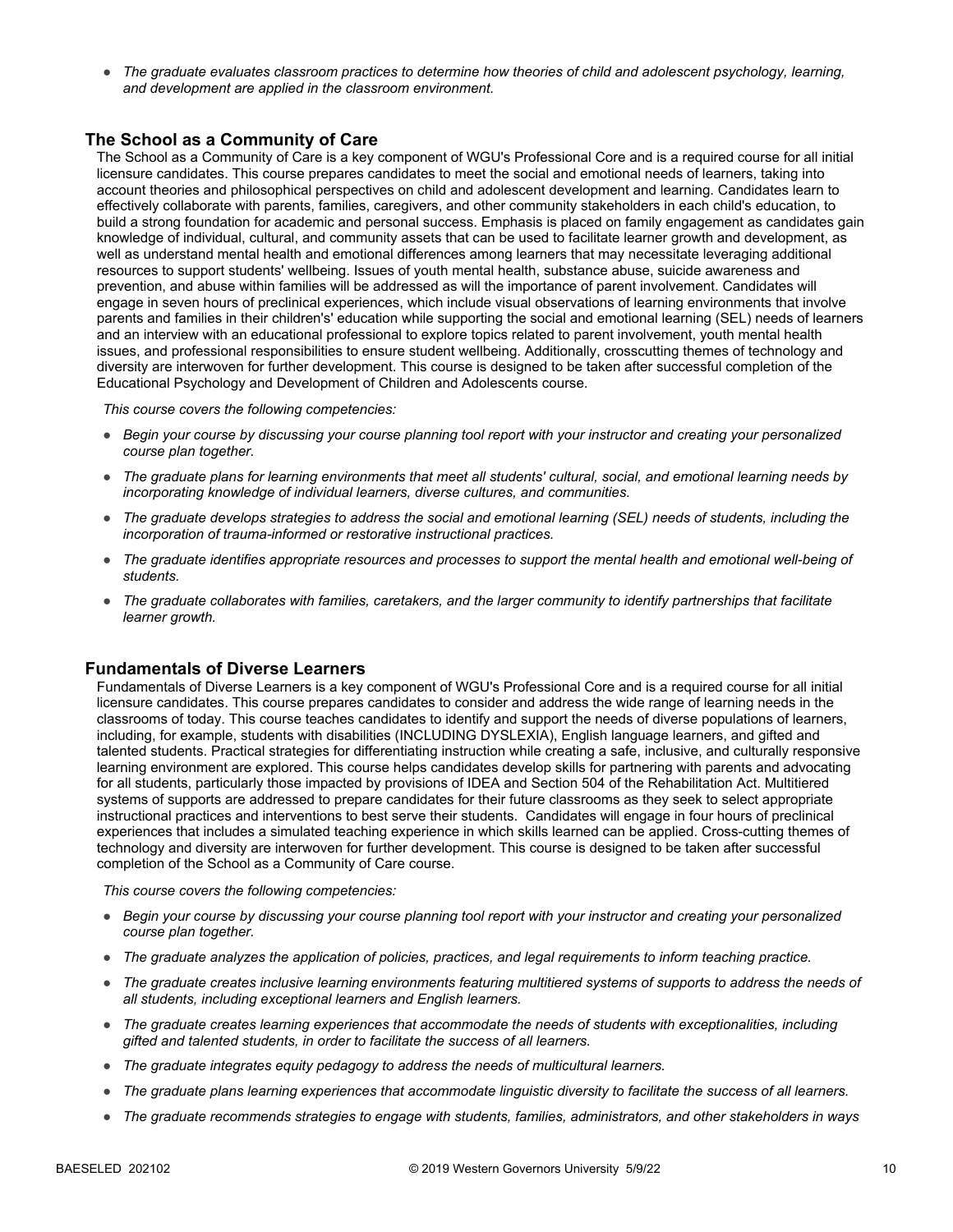#### **Managing Engaging Learning Environments**

Managing Engaging Learning Environments is a key component of WGU's Professional Core and is a required course for all initial licensure candidates. This course prepares candidates to establish and contribute to safe and productive learning environments that support the success of all learners by ensuring student engagement and motivation for learning. Candidates will learn strategies, such as incorporating consistent routines and expectations, to provide positive behavior supports, increase learner motivation, promote active learning and self-direction, and ensure a safe and productive classroom setting that fosters a sense of community through collaborative educational practices. The course will culminate in evidence-based, practical application of current strategies, theories, or philosophical perspectives related to motivating and engaging all students in a learning community. Candidates will engage in seven hours of preclinical experiences that include both virtual observations of classroom settings and time in a simulated classroom environment where theory can be put into practice. Cross-cutting themes of technology and diversity are interwoven for further development. This course is designed to be taken after successful completion of the Fundamentals of Diverse Learners course.

*This course covers the following competencies:*

- *Begin your course by discussing your course planning tool report with your instructor and creating your personalized course plan together.*
- *The graduate establishes norms and routines to create a safe and productive learning environment that encourages positive social interactions, individual and collaborative learning, and appropriate classroom behaviors.*
- *The graduate interacts with each student in a way that builds positive relationships by using knowledge of individual learners, diverse cultures, and communities.*
- *The graduate analyzes the theoretical foundations and application of classroom management strategies, including behavior support and conflict management, to inform teaching practice.*
- *The graduate recommends strategies that are motivating and encourage active engagement from all students.*

#### **Introduction to Curriculum, Instruction, and Assessment**

Introduction to Curriculum, Instruction, and Assessment is a key component of WGU's Professional Core and is a required course for all initial licensure candidates. This course provides candidates with the knowledge and skills necessary to create engaging and standards-aligned lessons that meet the needs of all learners. Candidates will learn to analyze learner needs based on a variety of inputs, including their state P–12 standards, assessment results, and knowledge of learner differences. This course will help candidates design, deliver, and modify instruction in accordance to needs and educational requirements. Candidates will engage in three hours of preclinical experiences that include virtual classroom observations. They also will record a short teaching segment, allowing for authentic teaching experience. Crosscutting themes of technology and diversity are interwoven for continued development. This course is designed to be taken after successful completion of the Managing Engaging Learning Environments course.

*This course covers the following competencies:*

- *Begin your course by discussing your course planning tool report with your instructor and creating your personalized course plan together.*
- *The graduate aligns lessons to learning goals by synthesizing knowledge about students and their assessment data.*
- *The graduate analyzes the role of various assessment types in evaluating student learning and planning future instruction.*
- *The graduate implements evidence-based instructional strategies to increase content area learning.*
- *The graduate differentiates instruction to facilitate mastery for all learners.*
- *The graduate incorporates cross-disciplinary instruction, skills, and content into lessons.*
- *The graduate creates standards-based instructional plans based on their state's P–12 standards that incorporate knowledge of learners' developmental needs, prior learning, and community and cultural context.*

#### **Assessing Impact on Student Learning**

Assessing Impact on Student Learning is a key component of WGU's Professional Core and is a required course for all initial licensure candidates. This course equips candidates to evaluate student learning and their own professional practice, ensuring candidates are prepared to ensure all learners' success. In this course, candidates learn multiple methods of assessment to ensure they are able to implement a balanced approach to assessment while monitoring their students' progress. Assessments types such as formative, summative, standardized, and common assessments are addressed so candidates understand their purposes and can apply them within the context of a lesson to determine impact on learning.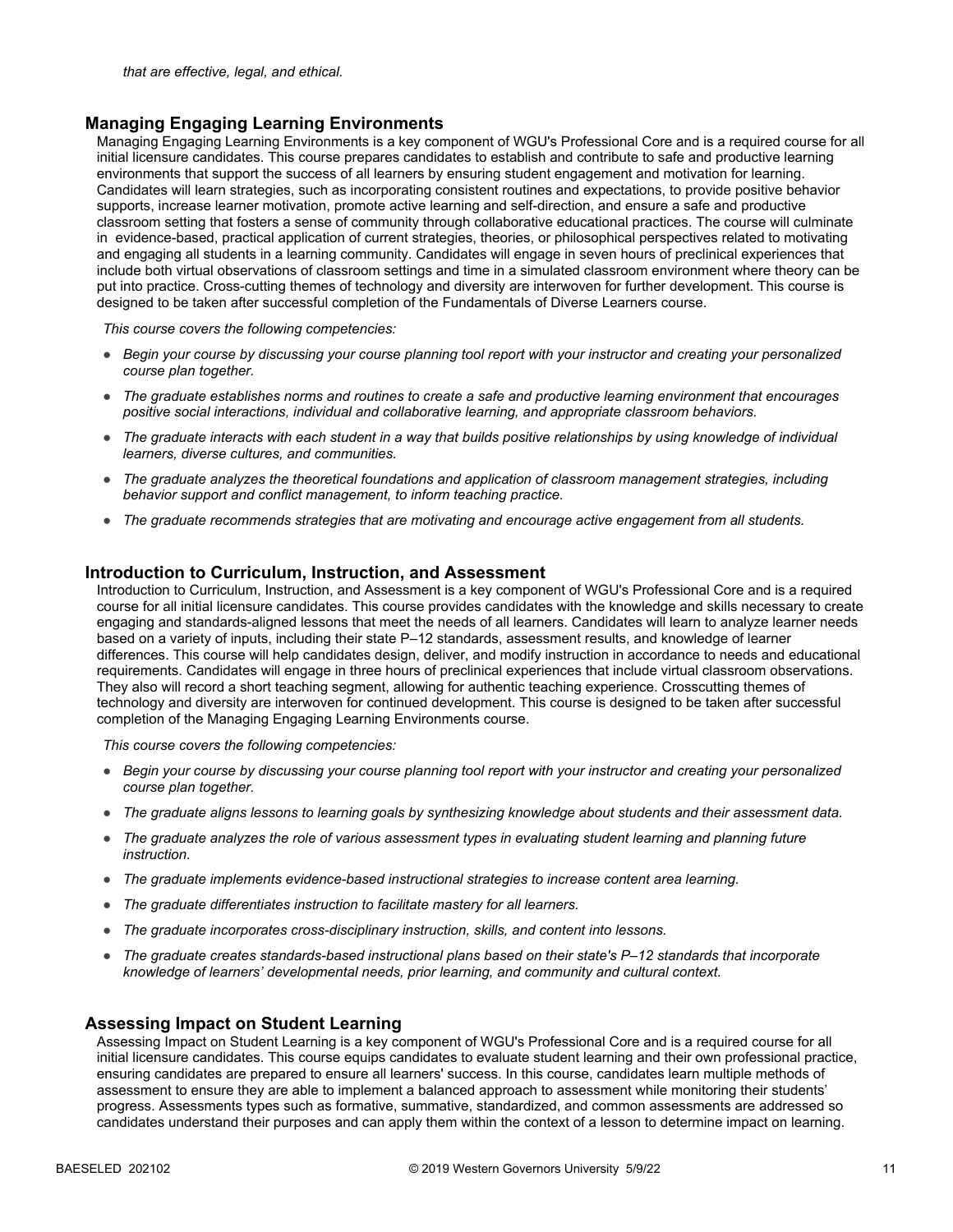Data literacy skills are taught to ensure candidates interpret and analyze individual and classroom data and apply their knowledge in ways that support academic success. Candidates will engage in three hours of preclinical experiences that include virtual classroom observations. Cross-cutting themes of technology and diversity are interwoven for further development. This course is designed to be taken after successful completion of the Introduction to Curriculum, Instruction, and Assessment course.

*This course covers the following competencies:*

- *Begin your course by discussing your course planning tool report with your instructor and creating your personalized course plan together.*
- *The graduate plans a progress-monitoring strategy, including formative, summative, and common assessments, that actively engages students in their own learning.*
- *The graduate analyzes assessment results to evaluate student learning and teacher effectiveness.*
- *The graduate makes evidence-based instructional decisions that are informed by student assessment data.*
- *The graduate determines their impact on learners and the broader school community through evaluation of teaching practice.*

#### **Educational Technology for Teaching and Learning**

Educational Technology for Teaching and Learning is a key component of WGU's professional core and is a required course for all initial licensure candidates. This course prepares candidates to incorporate technology into their classroom practices in ways that improve teaching and learning. The ISTE standards will form the basis for their practice. The material will teach candidates to critically evaluate software and hardware options that may positively impact the classroom environment, while also increasing their awareness of ethical usage and considerations related to equity, access to technology, and appropriate use of technology by P–12 students. Assistive technologies to meet the needs of a diverse learner population also will be taught in this course. Candidates will engage in three hours of preclinical experience that include virtual observations of classroom practices incorporating technology to support educational goals. Crosscutting themes of technology and diversity are interwoven for further development. This course is designed to be taken after successful completion of the Assessing Impact on Student Learning course.

*This course covers the following competencies:*

- *Begin your course by discussing your course planning tool report with your instructor and creating your personalized course plan together.*
- *The graduate analyzes how research-based applications of technology facilitate student learning.*
- *The graduate evaluates the application of technology in the classroom, including its impact on learning for all students and potential equity or access issues.*
- *The graduate promotes a technology-enabled classroom culture that is equitable, ethical, and socially responsible.*
- *The graduate applies curricular and instructional design principles to create effective digital learning environments.*
- *The graduate recommends technology as an assessment tool to encompass multiple learner needs, provide in the moment feedback, and inform instruction.*
- *The graduate fosters student self-directedness and independent learning through the use of technology.*

### **General Education**

#### **Health, Fitness, and Wellness**

Health, Fitness, and Wellness focuses on the importance and foundations of good health and physical fitness—particularly for children and adolescents—addressing health, nutrition, fitness, and substance use and abuse.

- *Begin your course by discussing your course planning tool report with your instructor and creating your personalized course plan together.*
- *The graduate identifies the influence of disease, fitness, and lifestyle on the body.*
- *The graduate identifies the principles of nutrition and the components of a healthy diet.*
- *The graduate identifies factors that influence mental, emotional, and social wellness.*
- *The graduate identifies the application of the core competencies of social and emotional learning.*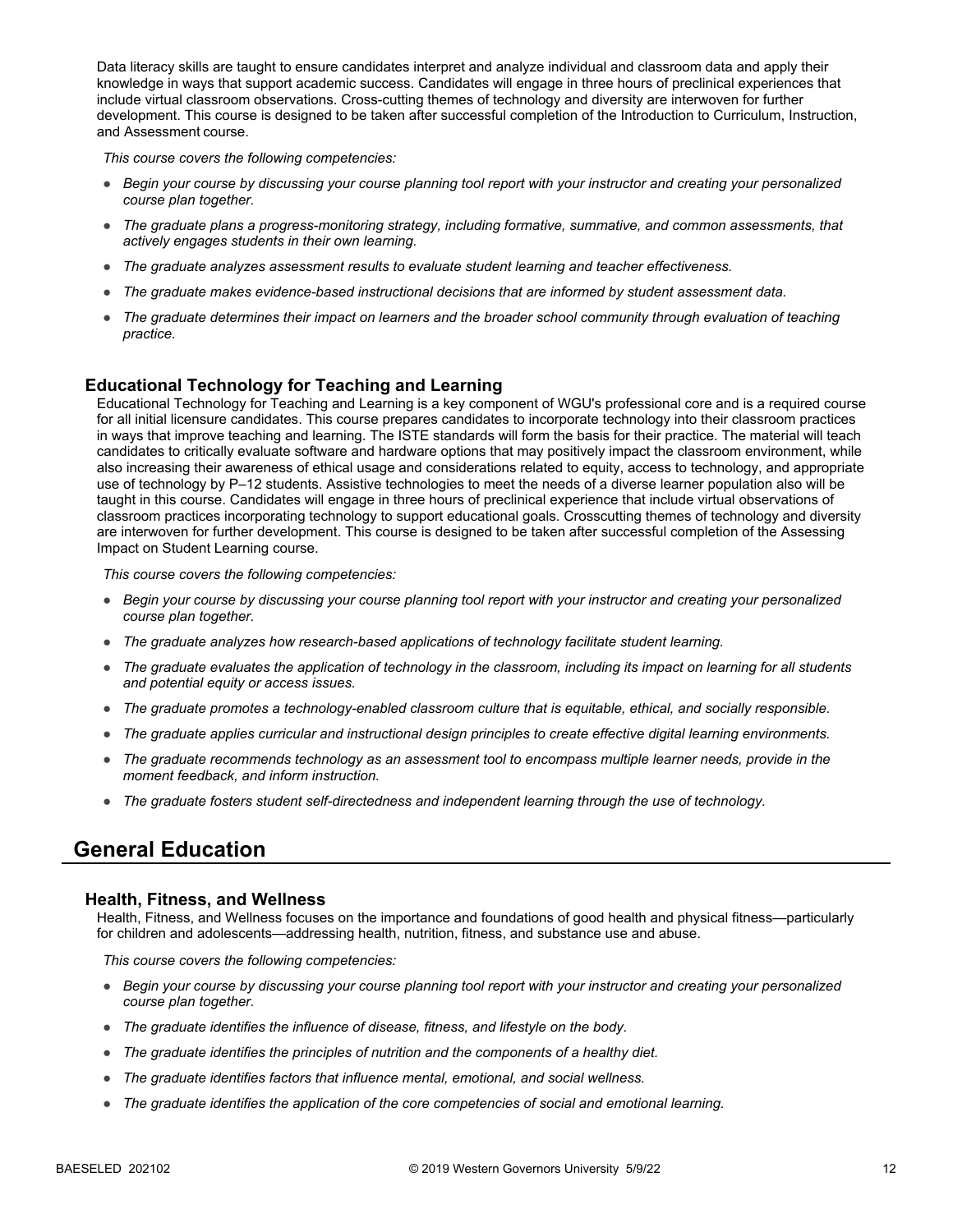#### **Introduction to Humanities**

This introductory humanities course allows candidates to practice essential writing, communication, and critical thinking skills necessary to engage in civic and professional interactions as mature, informed adults. Whether through studying literature, visual and performing arts, or philosophy, all humanities courses stress the need to form reasoned, analytical, and articulate responses to cultural and creative works. Studying a wide variety of creative works allows candidates to more effectively enter the global community with a broad and enlightened perspective.

*This course covers the following competencies:*

- *Begin your course by discussing your course planning tool report with your instructor and creating your personalized course plan together.*
- *The graduate assesses the development of humans through the study of key concepts, disciplines, and primary influences of the humanities.*
- *The graduate analyzes the primary contributions and characteristics of humanities during the Classical period.*
- *The graduate analyzes the primary contributions and characteristics of humanities during the Renaissance.*
- *The graduate analyzes the primary contributions and characteristics of humanities during the Neoclassical and Enlightenment period.*
- *The graduate analyzes the primary contributions and characteristics of humanities during the Romantic period.*
- *The graduate analyzes the primary contributions and characteristics of humanities during the Realism movement.*

#### **English Composition I**

English Composition I introduces candidates to the types of writing and thinking that are valued in college and beyond. Candidates will practice writing in several genres with emphasis placed on writing and revising academic arguments. Instruction and exercises in grammar, mechanics, research documentation, and style are paired with each module so that writers can practice these skills as necessary. Composition I is a foundational course designed to help candidates prepare for success at the college level. There are no prerequisites for English Composition I.

*This course covers the following competencies:*

- *Begin your course by discussing your course planning tool report with your instructor and creating your personalized course plan together.*
- *The graduate applies appropriate grammatical rules, sentence structure, and writing conventions.*
- *The graduate selects appropriate rhetorical strategies that improve writing and argumentation.*
- *The graduate appropriately uses a given writing style.*
- *The graduate uses appropriate writing and revision strategies.*
- *The graduate integrates credible and relevant sources into written arguments.*
- *The graduate composes an appropriate narrative for a given context.*
- *The graduate composes an appropriate argumentative essay for a given context.*

#### **Mathematics for Elementary Educators I**

Mathematics for Elementary Educators I guides preservice elementary teachers in an investigation of number systems, place value, number theory, and ratio and proportion. This is the first course in a three-course sequence. There are no prerequisites for this course.

- *Begin your course by discussing your course planning tool report with your instructor and creating your personalized course plan together.*
- *The graduate applies concepts related to number theory to solve problems involving prime and composite numbers, factors, and multiples of numbers.*
- *The graduate applies understanding of place value to solve problems that involve exponents, rounding numbers, and composing or decomposing numbers.*
- *The graduate uses standard algorithms, properties of numbers, mathematical models, and order of operations in whole number and integer arithmetic.*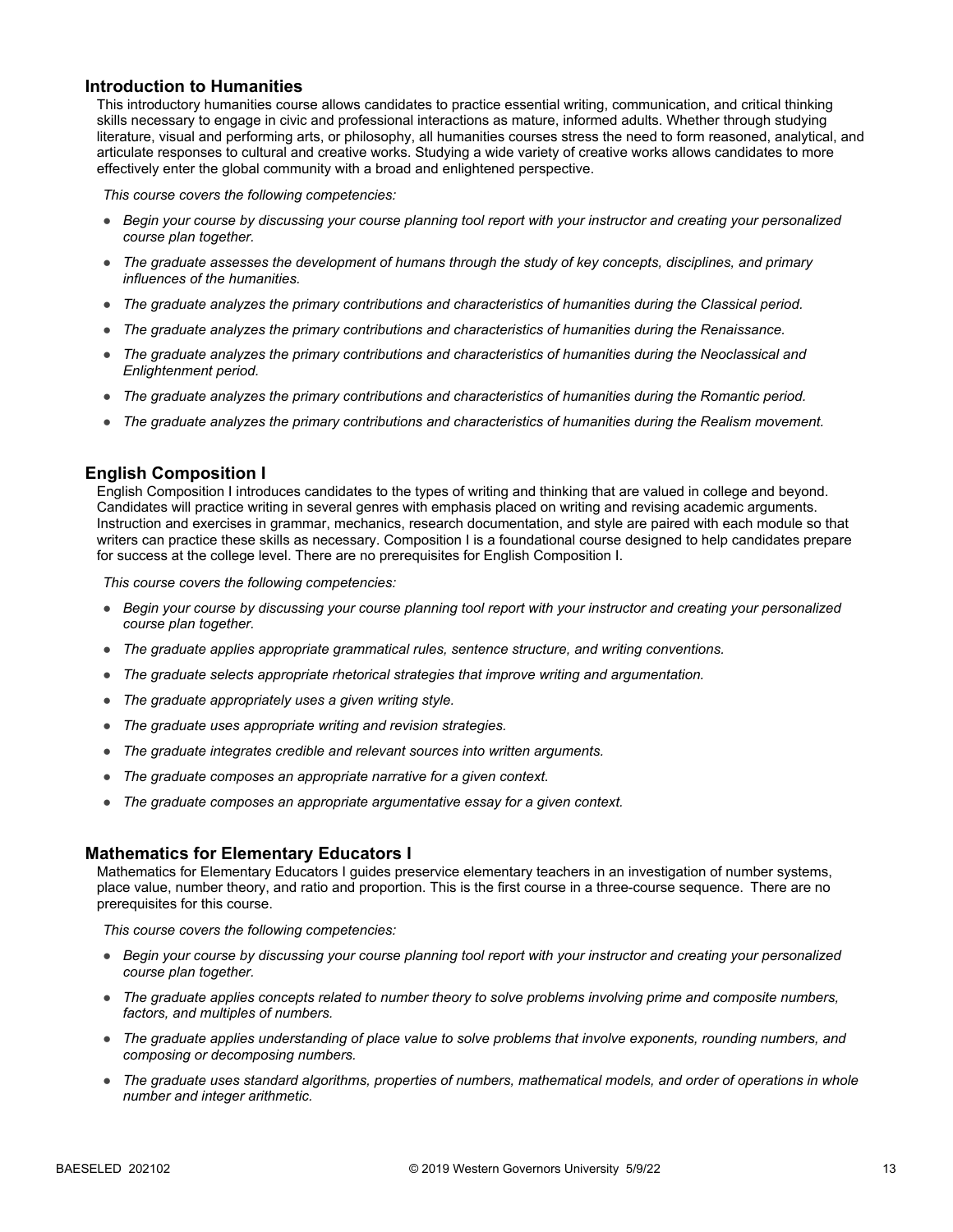- *The graduate applies the properties of rational numbers to solve problems.*
- *The graduate solves problems involving percentage, ratio, rate, and proportion.*

#### **English Composition II**

English Composition II introduces candidates to the types of research and writing that are valued in college and beyond. Candidates will practice writing, with emphasis placed on research, writing, and revising an academic argument. Instruction and exercises in grammar, mechanics, research documentation, and style are paired with each module so that writers can practice these skills as necessary. Composition II is a foundational course designed to help candidates prepare for success at the college level. Composition I is the prerequisite for Composition II.

*This course covers the following competencies:*

- *Begin your course by discussing your course planning tool report with your instructor and creating your personalized course plan together.*
- *The graduate evaluates the quality, credibility, and relevance of evidence in order to integrate evidence into a final research paper.*
- *The graduate applies steps of the writing process appropriately to improve quality of writing.*
- *The graduate composes an argumentative research paper.*

#### **Introduction to Communication**

This introductory communication course allows candidates to become familiar with the fundamental communication theories and practices necessary to engage in healthy professional and personal relationships. Candidates will survey human communication on multiple levels and critically apply the theoretical grounding of the course to interpersonal, intercultural, small group, and public presentational contexts. The course also encourages candidates to consider the influence of language, perception, culture, and media on their daily communicative interactions. In addition to theory, candidates will engage in the application of effective communication skills through systematically preparing and delivering an oral presentation. By practicing these fundamental skills in human communication, candidates become more competent communicators as they develop more flexible, useful, and discriminatory communicative practices in a variety of contexts. Note: There are references within this video to Taskstream. If Taskstream is not part of your student experience, please disregard, and locate your task(s) within your course.

*This course covers the following competencies:*

- *Begin your course by discussing your course planning tool report with your instructor and creating your personalized course plan together.*
- *The graduate applies foundational elements of effective communication.*
- *The graduate applies appropriate communication strategies in interpersonal and group contexts.*
- *The graduate utilizes appropriate presentational communication strategies in personal and professional settings.*

#### **Survey of United States History**

This course presents a broad and thematic survey of U.S. history from European colonization to the mid-twentieth century. Students will explore how historical events and major themes in American history have affected a diverse population.

*This course covers the following competencies:*

- *Begin your course by discussing your course planning tool report with your instructor and creating your personalized course plan together.*
- *The graduate analyzes the colonial experience and the foundations of the American Revolution.*
- *The graduate analyzes the challenges of partisan politics and sectionalism in the Early Republic and Civil War eras.*
- *The graduate examines the major changes that defined the United States in the late-nineteenth and early-twentieth centuries.*
- *The graduate explains significant international and domestic challenges that the United States confronted since World War I.*

#### **Mathematics for Elementary Educators II**

Mathematics for Elementary Educators II engages preservice elementary school teachers in mathematical practices of algebraic reasoning. This course explores important algebraic topics such as patterns, expressions and equations, linear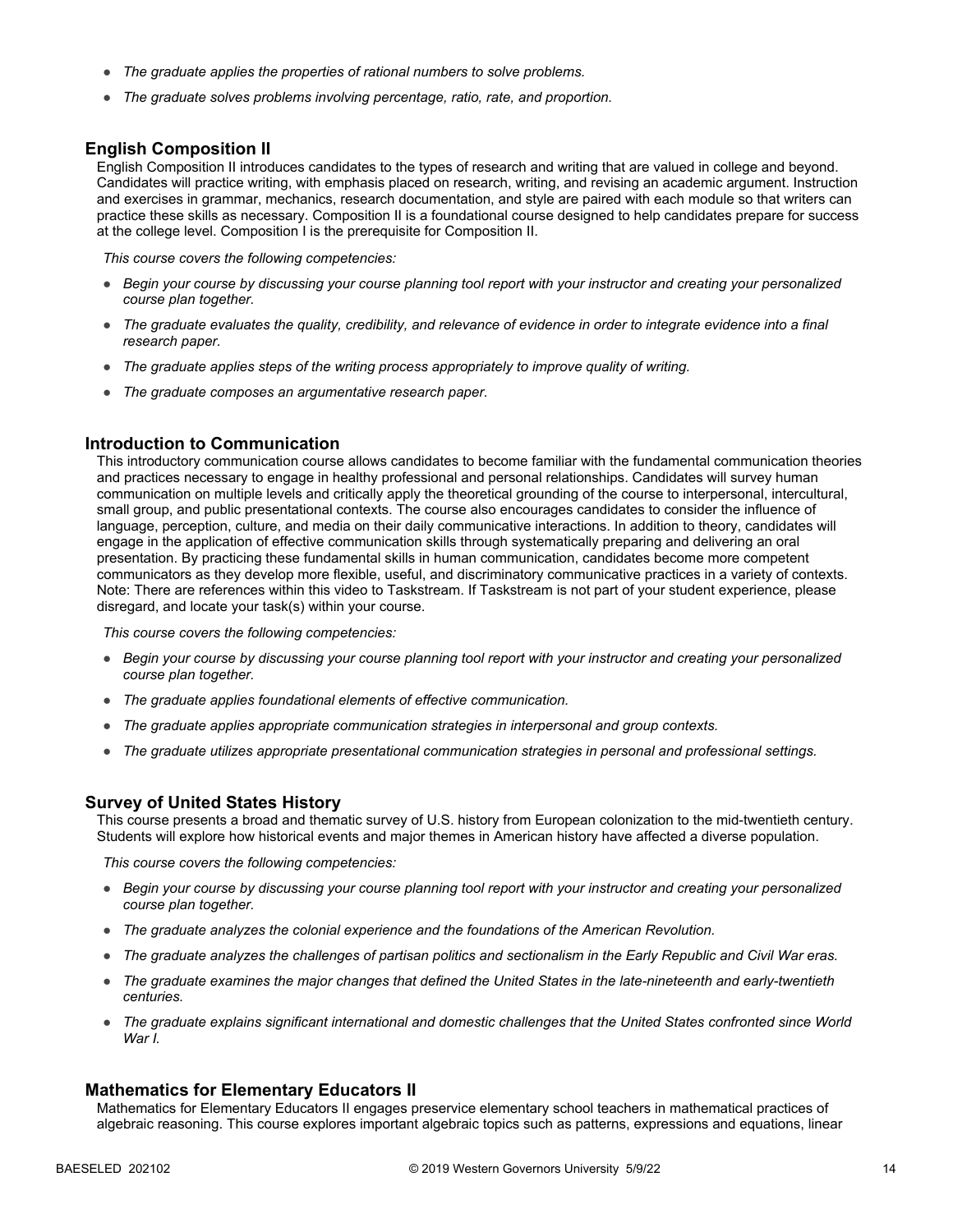equations, inequalities, and functions. This is the second course in a three-course sequence.

*This course covers the following competencies:*

- *Begin your course by discussing your course planning tool report with your instructor and creating your personalized course plan together.*
- *The graduate uses patterns to make predictions and solve problems.*
- *The graduate identifies and evaluates expressions, equations, and formulas.*
- *The graduate solves linear equations and inequalities represented by equations, inequalities, number lines, graphs, and tables.*
- *The graduate interprets relations and functions.*

#### **American Politics and the US Constitution**

American Politics and the U.S. Constitution examines the evolution of representative government in the United States and the changing interpretations of the civil rights and civil liberties protected by the Constitution. This course will give candidates an understanding of the powers of the branches of the federal government, the continual tensions inherent in a federal system, the shifting relationship between state and federal governments, and the interactions between elected officials and the ever-changing electorate. This course will focus on such topics as the role of a free press in a democracy, the impact of changing demographics on American politics, and the debates over and expansion of civil rights. Upon completion of the course, candidates should be able to explain the basic functions of the federal government, describe the forces that shape American policy and politics, and be better prepared to participate in America's civic institutions. This course has no prerequisite.

*This course covers the following competencies:*

- *Begin your course by discussing your course planning tool report with your instructor and creating your personalized course plan together.*
- *The graduate describes the influence of competing political ideologies on the development of the United States government.*
- *The graduate explains how the structure and powers of the United States government interact to form public policy.*
- *The graduate examines the influence of political parties, citizens, and non-governmental organizations on elections and other political processes inside a participatory democracy.*
- *The graduate examines the struggle to balance individual liberty, public order, and state's rights.*
- *The graduate examines the influence of the media, public opinion, and political discourse on American democracy.*

#### **Survey of World History**

Through a thematic approach, this course explores the history of human societies over 5,000 years. Candidates examine political and social structures, religious beliefs, economic systems, and patterns in trade, as well as many cultural attributes that came to distinguish different societies around the globe over time. Special attention is given to relationships between these societies and the way geographic and environmental factors influence human development.

*This course covers the following competencies:*

- *Begin your course by discussing your course planning tool report with your instructor and creating your personalized course plan together.*
- *The graduate examines how primary characteristics (political, religious, and geographical features) of the first civilizations (Mesopotamia, Egypt, India, and China) contributed to the development of these societies.*
- *The graduate examines how primary characteristics (political, cultural, and geographical features) of the first empires (Greece, Rome, Persia, and China) contributed to the establishment and rise of these societies.*
- *The graduate analyzes the spread of peoples, ideas, and technologies into new territories as civilizations advanced beyond their borders of origin.*
- *The graduate analyzes major cultural, political, and economic shifts that led to revolution, industrialization, and ideological change in the modern period.*

#### **Integrated Physical Sciences**

This course provides students with an overview of the basic principles and unifying ideas of the physical sciences: physics, chemistry, and earth sciences. Course materials focus on scientific reasoning and practical, everyday applications of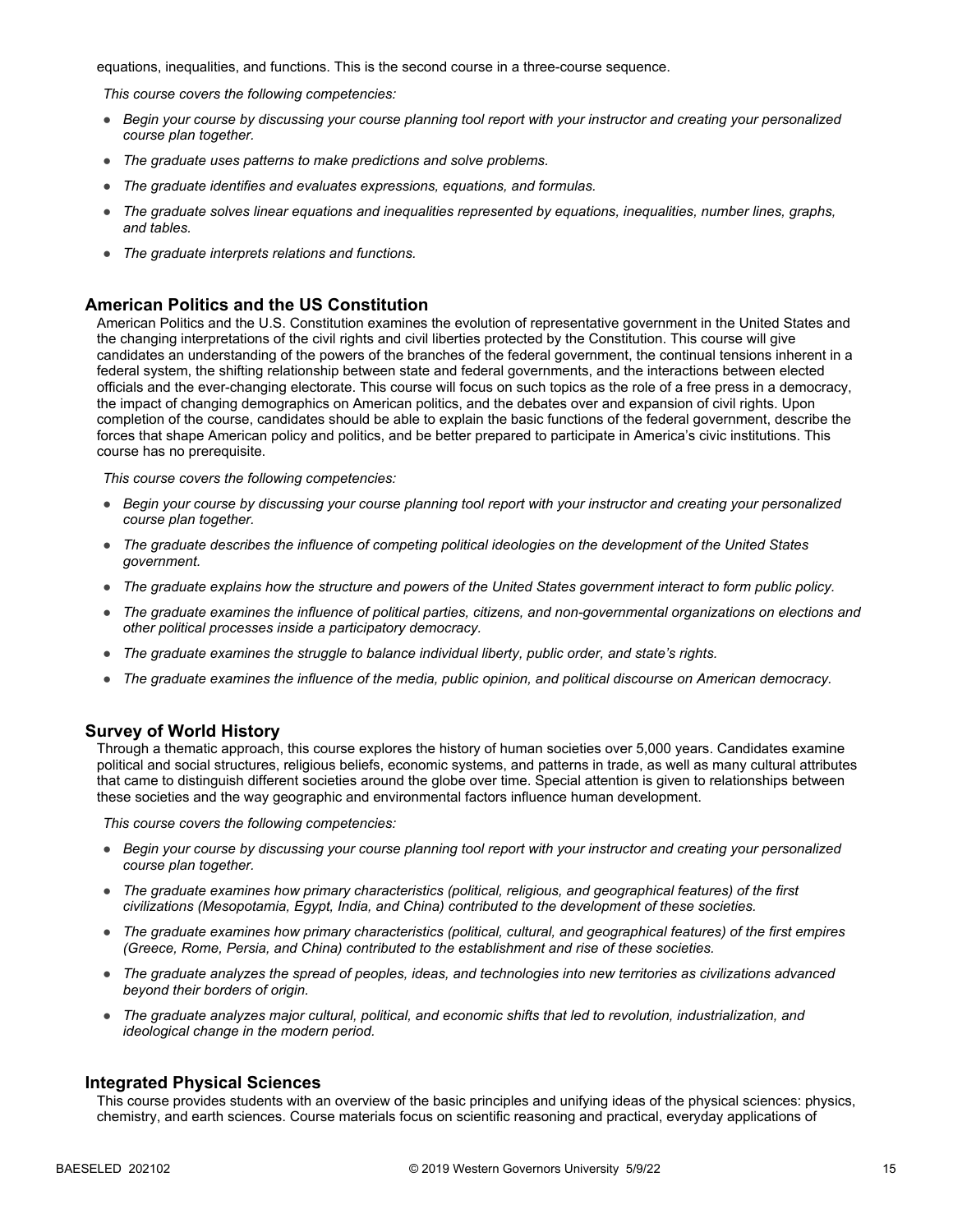physical science concepts to help students integrate conceptual knowledge with practical skills.

*This course covers the following competencies:*

- *Begin your course by discussing your course planning tool report with your instructor and creating your personalized course plan together.*
- *The graduate describes the nature and process of science.*
- *The graduate examines applications of physics including fundamental concepts such as forces, motion, energy, and waves.*
- *The graduate examines applications of key chemistry concepts including the structure of matter and the behavior and conservation of matter in chemical reactions.*
- *The graduate describes the underlying organization, interactions, and processes within the Earth system including the Earth's structure and atmosphere, and Earth's interactions within the solar system.*

#### **Mathematics for Elementary Educators III**

Mathematics for Elementary Educators III engages preservice elementary teachers in important concepts in geometry, measurement, data analysis and statistics, and probability. This is the third course in a three-course sequence.

*This course covers the following competencies:*

- *Begin your course by discussing your course planning tool report with your instructor and creating your personalized course plan together.*
- *The graduate analyzes statistical data using numerical measures and graphical displays.*
- *The graduate applies principles of probability.*
- *The graduate applies geometric properties of lines, angles, polygons, and circles to classify shapes and solve problems.*
- *The graduate applies transformations, principles of congruence and similarity, and knowledge of the coordinate plane to solve problems.*
- *The graduate applies formulas to solve problems involving perimeter, area, surface area, and volume.*
- *The graduate calculates solutions to problems that involve measurement, including elapsed time, temperature, money, length, and weight, using the appropriate units.*

#### **Natural Science Lab**

This course provides students an introduction to using the scientific method and engaging in scientific research to reach conclusions about the natural world. Students will design and carry out an experiment to investigate a hypothesis by gathering quantitative data. They will also research a specific ecosystem using academic sources and draw conclusions from their findings.

*This course covers the following competencies:*

- *Begin your course by discussing your course planning tool report with your instructor and creating your personalized course plan together.*
- *The graduate evaluates academic sources for their credibility and relevance to a chosen research topic on a natural world phenomenon.*
- *The graduate accurately executes the process of scientific inquiry through experimentation in the natural world.*
- *The graduate draws conclusions based on academic research and scientific inquiry.*

### **General Science Content**

#### **Introduction to Biology**

This course is a foundational introduction to the biological sciences. The overarching theories of life from biological research are explored as well as the fundamental concepts and principles of the study of living organisms and their interaction with the environment. Key concepts include how living organisms use and produce energy; how life grows, develops, and reproduces; how life responds to the environment to maintain internal stability; and how life evolves and adapts to the environment.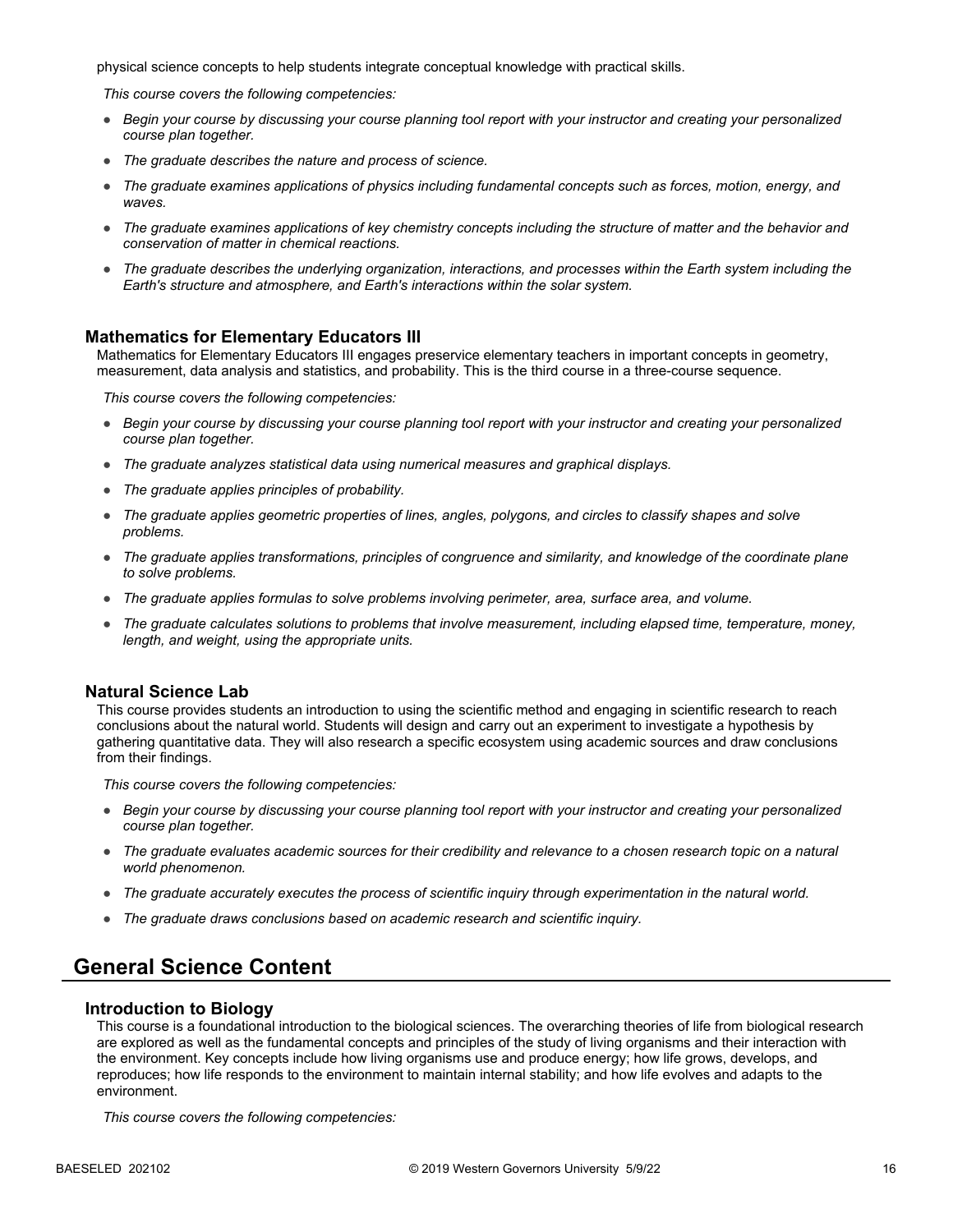- *Begin your course by discussing your course planning tool report with your instructor and creating your personalized course plan together.*
- *The graduate analyzes the characteristics and classifications of living organisms.*
- *The graduate analyzes the basic chemical composition of cells and the basic processes that happen at the cellular level.*
- *The graduate analyzes different types of cells based on their structures and biological functions.*
- *The graduate analyzes the biological basis for and patterns of heredity and gene expression.*
- *The graduate analyzes inter-dependencies of organisms and their environments.*

## **Elementary Education Methods**

#### **Elementary Mathematics Methods**

Elementary Mathematics Methods helps students learn how to implement effective math instruction in the elementary classroom. Topics include differentiated math instruction, mathematical communication, mathematical tools for instruction, assessing math understanding, integrating math across the curriculum, critical thinking development, standards-based mathematics instruction, and mathematical models and representation. This course is designed to be taken after successful completion of Introduction to Curriculum, Instruction, and Assessment OR Introduction to Instructional Planning and Presentation AND Instructional Planning and Presentation in Elementary or Special Education.

*This course covers the following competencies:*

- *Begin your course by discussing your course planning tool report with your instructor and creating your personalized course plan together.*
- *The graduate plans differentiated instruction in mathematics education to support the unique needs of diverse learners.*
- *The graduate integrates effective mathematical communication strategies into the development of mathematics education for elementary students.*
- *The graduate integrates tools that enhance student mathematics learning.*
- *The graduate evaluates student learning to measure elementary students' mathematical achievement and to plan further instruction.*
- *The graduate creates interdisciplinary learning experiences as contexts for mathematical instruction.*
- *The graduate recommends various instructional strategies that encourage students' development of critical thinking, problem solving, and performance skills in mathematics.*
- *The graduate applies mathematical learning research as a foundation for instruction.*
- *The graduate integrates national, state, and local mathematics standards, learning outcomes, benchmarks, and objectives in the development of mathematics education for elementary students.*
- *The graduate applies models and representations to support and enhance the interpretation, organization, recording, and communication of mathematics.*

#### **Elementary Reading Methods and Interventions**

Elementary Reading Methods and Interventions provides candidates with an in-depth look at best practices for developing reading and writing skills. Course content examines the stages of literacy development, balanced literacy approaches, differentiation, technology integration, literacy assessment, and the comprehensive response to intervention (RTI) model used to identify and address the needs of learners who struggle with reading comprehension. This course is designed to be taken after successful completion of Introduction to Curriculum, Instruction, and Assessment OR Introduction to Instructional Planning and Presentation AND Instructional Planning and Presentation in Elementary or Special Education.

- *Begin your course by discussing your course planning tool report with your instructor and creating your personalized course plan together.*
- *The graduate analyzes major theories and research that support the development of literacy.*
- *The graduate integrates various instructional approaches, materials, and curriculum into the development of learning experiences that support a comprehensive, balanced approach to reading and writing.*
- *The graduate uses multiple assessment strategies that support the development of literacy.*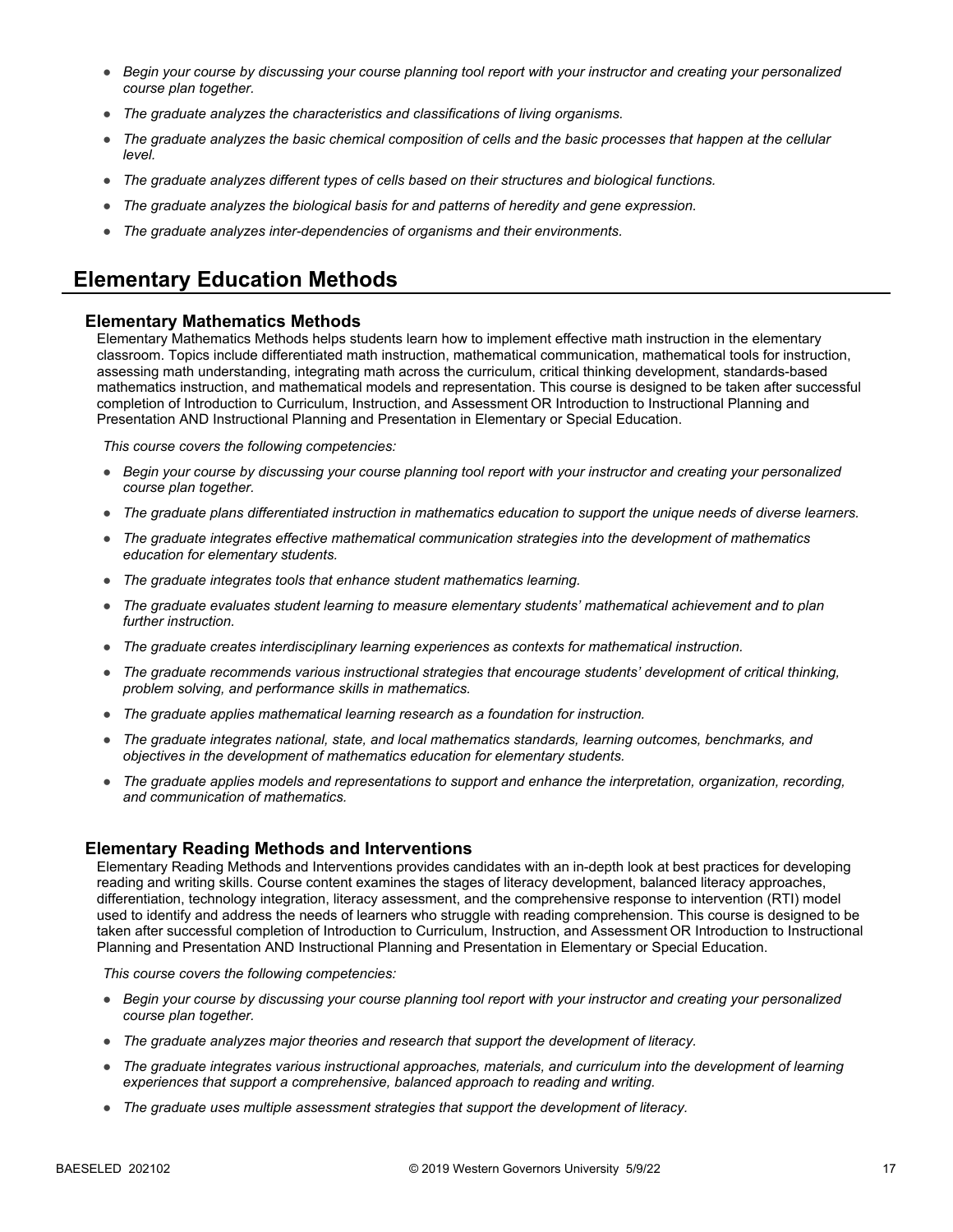- *The graduate integrates effective, engaging instructional approaches, methods, and curriculum in to the development of environments that support literacy.*
- *The graduate integrates best practices and instructional strategies in reading and literacy that support the unique needs of diverse learners into the development of reading and language arts education.*
- *The graduate recommends effective evidence-based teaching practices in the planning of meaningful, engaging, and developmentally-appropriate literacy lessons.*
- *The graduate selects developmentally appropriate technology tools that support literacy development and learning.*

#### **Language Arts Instruction and Intervention**

Language Arts Instruction and Intervention helps students learn how to implement effective language arts instruction and intervention in the elementary classroom. Topics include written and spoken English, expanding students' knowledge, literature rich environments, differentiated instruction, technology for reading and writing, assessment strategies for reading and writing, and strategies for developing academic language. There are no prerequisites for this course.

*This course covers the following competencies:*

- *Begin your course by discussing your course planning tool report with your instructor and creating your personalized course plan together.*
- *The graduate designs instruction that facilitates the learning of formal English so elementary students can express their ideas clearly and persuasively to a variety of audiences both orally and in writing.*
- *The graduate uses various texts and instructional strategies to facilitate the development of word recognition, comprehension, strategic knowledge, and reading-writing connections to expand elementary students' knowledge of the world.*
- *The graduate designs instruction that supports the development of awareness, understanding, respect, and the valuing of differences in society.*
- *The graduate uses appropriate technology tools that motivate students to read, write, interact, and collaborate with others.*
- *The graduate uses multiple assessment strategies that support the development of reading and writing.*
- *The graduate recommends instructional strategies that support the development of academic language, discourse, reading, and writing across the curriculum.*

#### **Inclusive Classroom**

Inclusive Classroom introduces and prepares candidates to use a repertoire of evidence-based instructional strategies to advance the learning of elementary students with mild to moderate exceptionalities. The beginning of the course focuses on multitiered systems of support. Strategies for intensifying and individualizing instructional interventions, such as making instructional decisions based on progress monitoring data and collaborating with the special education teacher, are targeted. The second portion of the course provides opportunities for candidates to incorporate intensive instructional strategies and practice making accommodations to elementary math and literacy lesson plans based on learner characteristics, performance data, and Individualized Education Program (IEP) goals. This course is designed to be taken by candidates after they have completed D091, Introduction to Curriculum, Instruction and Assessment; C365 Lang. Arts Instruction and Intervention; C909, Elementary Reading Methods and Interventions; and C109, Elementary Mathematics Methods.

- *Begin your course by discussing your course planning tool report with your instructor and creating your personalized course plan together.*
- *The graduate explains how teachers use data to intensify instructional interventions for students with mild to moderate exceptionalities.*
- *The graduate describes research-supported instructional strategies that result in students with mild to moderate exceptionalities making the maximum possible academic gains.*
- *The graduate implements reading strategies and interventions for elementary students with mild to moderate exceptionalities to address targeted reading deficits and regularly assesses those learned skills to measure progress toward IEP goals and adjust instruction.*
- *The graduate implements writing strategies and interventions for elementary students with mild to moderate exceptionalities to address targeted writing deficits and regularly assesses those learned skills to measure progress toward IEP goals and adjust instruction as needed.*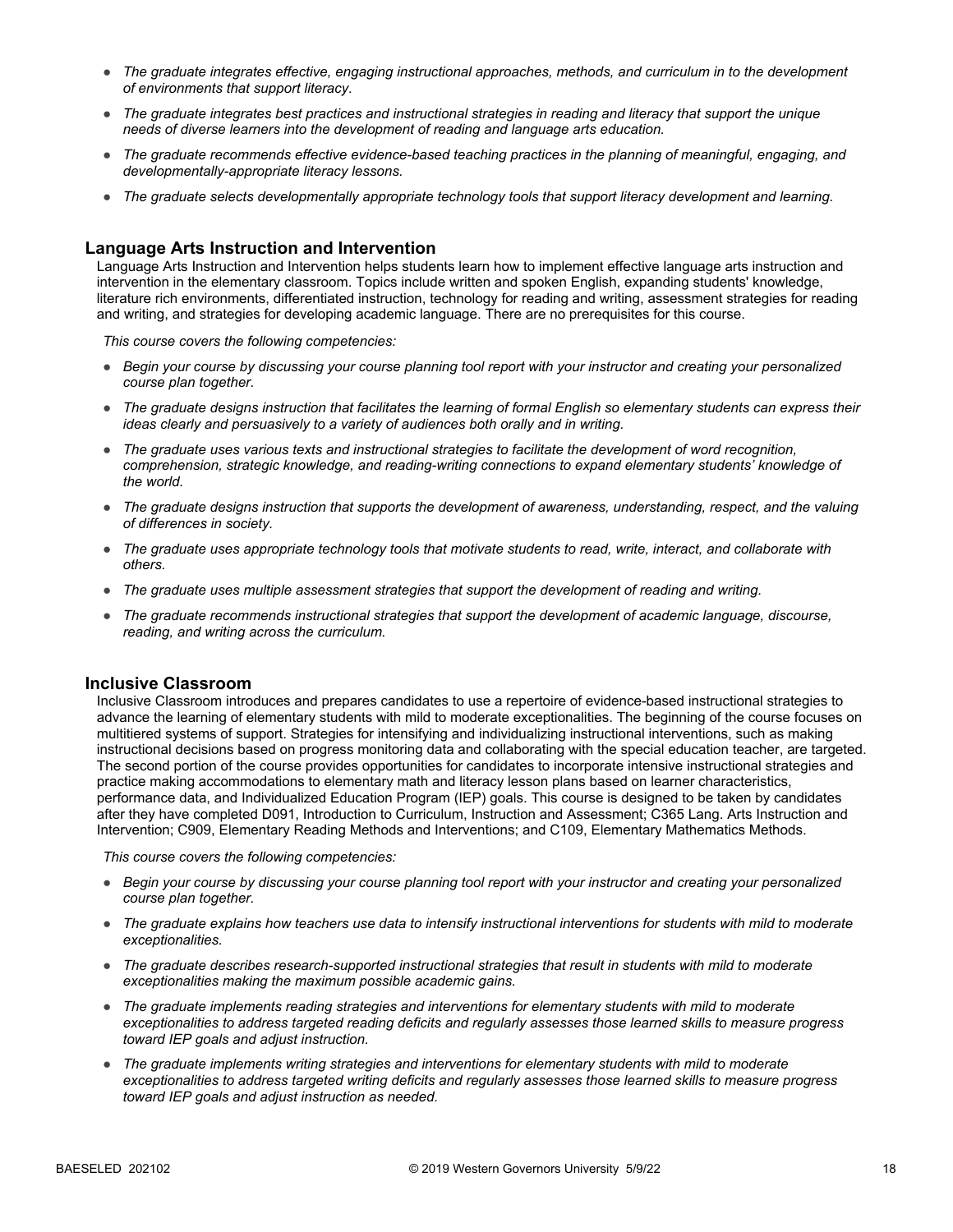● *The graduate implements mathematics strategies and interventions for elementary students with mild to moderate*  exceptionalities to address targeted mathematics deficits and regularly assesses those learned skills to measure *progress toward IEP goals and adjust instruction as needed.*

#### **Elementary Science Methods**

Elementary Science Methods helps students learn how to implement effective science instruction in the elementary classroom. Topics include processes of science, science inquiry, science learning environments, instructional strategies for science, differentiating instruction for science, assessing science understanding, technology for science instruction, standards-based science instruction, integrating science across the curriculum, and science beyond the classroom. This course is designed to be taken after successful completion of Introduction to Curriculum, Instruction, and Assessment OR Introduction to Instructional Planning and Presentation AND Instructional Planning and Presentation in Elementary or Special Education.

*This course covers the following competencies:*

- *Begin your course by discussing your course planning tool report with your instructor and creating your personalized course plan together.*
- *The graduate integrates appropriate science concepts, skills, and processes in the development of science education for elementary students.*
- *The graduate uses a variety of strategies to extend science learning and exploration beyond the classroom.*
- *The graduate integrates effective instructional approaches to support science inquiry in the development of science education for elementary students.*
- *The graduate integrates developmentally appropriate strategies and approaches that support science literacy into the planning of science learning environments.*
- *The graduate plans science instruction that supports the development of scientific knowledge, inquiry, and reasoning in elementary students.*
- *The graduate plans instruction in science education that provides equitable opportunities for all children.*
- *The graduate evaluates assessment information to inform instructional decision making and support science education for all students.*
- *The graduate selects appropriate technology tools that support science instruction and learning for elementary students.*
- *The graduate evaluates the alignment of science standards, learning outcomes, benchmarks, and objectives in the development of science education for elementary students.*
- *The graduate creates interdisciplinary learning experiences that effectively incorporate the concepts and modes of scientific inquiry.*

#### **Elementary Social Studies Methods**

Elementary Social Studies Methods helps students learn how to implement effective social studies instruction in the elementary classroom. Topics include social studies themes, promoting cultural diversity, integrated social studies across the curriculum, social studies learning environments, assessing social studies understanding, differentiated instruction for social studies, technology for social studies instruction, and standards-based social studies instruction. This course is designed to be taken after successful completion of Introduction to Curriculum, Instruction, and Assessment OR Introduction to Instructional Planning and Presentation AND Instructional Planning and Presentation in Elementary or Special Education.

- *Begin your course by discussing your course planning tool report with your instructor and creating your personalized course plan together.*
- *The graduate integrates effective instructional approaches that promote informed and engaged citizenship in a diverse and interdependent democratic society into social studies learning activities.*
- *The graduate integrates social studies standards, learning outcomes, benchmarks, and objectives in the development of social studies education for elementary students.*
- *The graduate integrates appropriate themes, concepts, and modes of inquiry in the development of social studies education for elementary students.*
- *The graduate integrates effective instructional approaches that promote elementary students' growing ability to value diversity and develop connections between their community and culture.*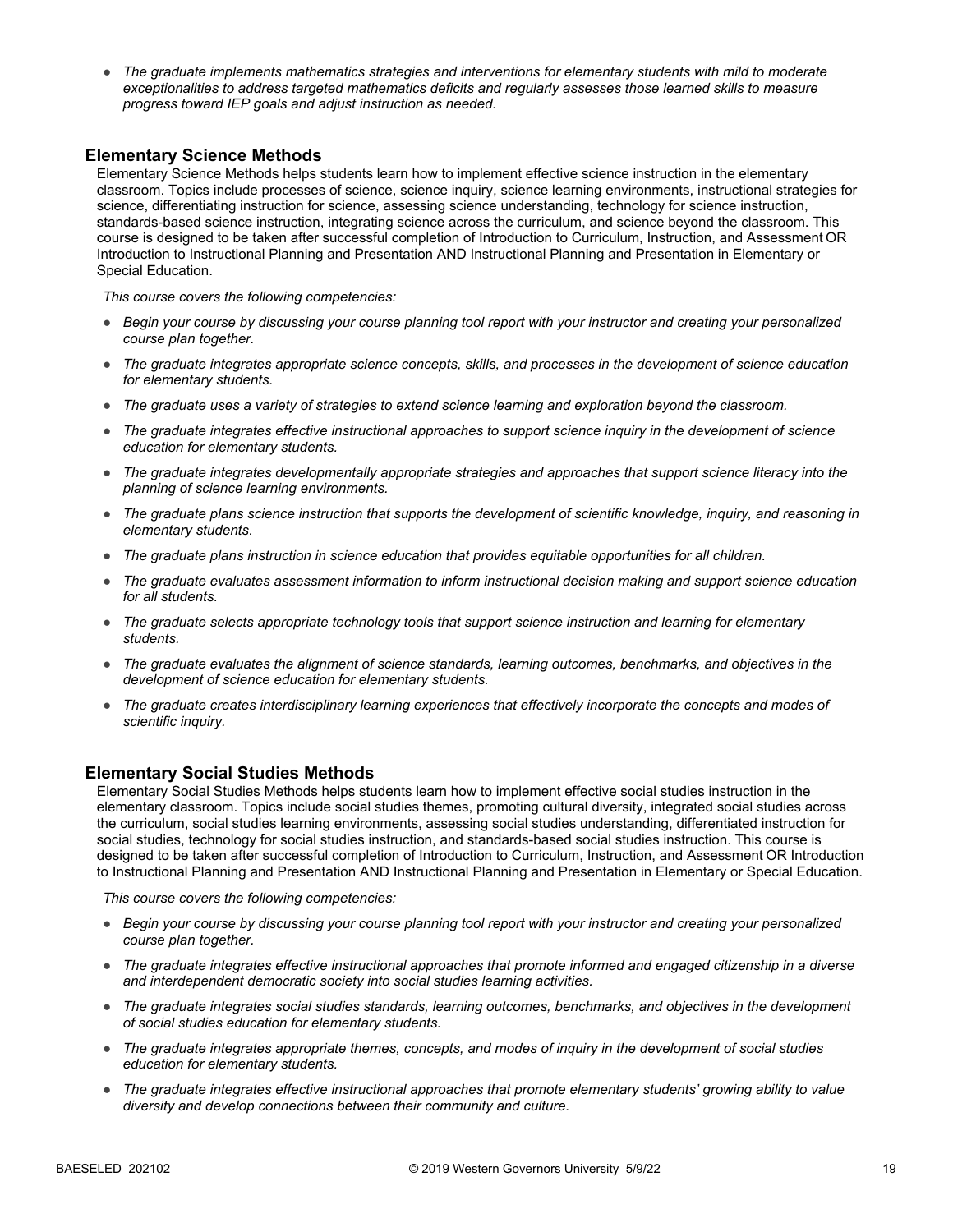- *The graduate creates interdisciplinary learning experiences that effectively incorporate the concepts and modes of inquiry of social studies.*
- *The graduate develops engaging learning experiences for elementary students that promote research, analysis, and evaluation of real-world situations.*
- *The graduate plans developmentally appropriate, healthy, safe, and inclusive learning environments that promote social studies learning.*
- *The graduate evaluates assessment information to inform instructional decision-making and support social studies education for all students.*
- *The graduate selects appropriate technology tools that support social studies instruction and learning for elementary students.*
- *The graduate plans instruction in social studies education that provides equitable opportunities for all students.*

#### **Elementary Physical Education and Health Methods**

Elementary Physical Education and Health Methods helps students learn how to implement effective physical and health education instruction in the elementary classroom. Topics include healthy lifestyles, student safety, student nutrition, physical education, differentiated instruction for physical and health education, physical education across the curriculum, and public policy in health and physical education. This course is designed to be taken after successful completion of Introduction to Curriculum, Instruction, and Assessment OR Introduction to Instructional Planning and Presentation AND Instructional Planning and Presentation in Elementary or Special Education.

*This course covers the following competencies:*

- *Begin your course by discussing your course planning tool report with your instructor and creating your personalized course plan together.*
- *The graduate plans developmentally appropriate educational activities that provide elementary students with the knowledge, skills, fitness, and attitudes necessary to lead a healthy lifestyle.*
- *The graduate selects instructional and behavioral strategies that support healthy lifestyles and address health concerns of elementary students.*
- *The graduate plans learning environments that promote the health and safety of elementary students.*
- *The graduate recommends instructional and behavioral strategies that promote healthy nutritional habits in elementary students.*
- *The graduate integrates movement concepts, principles, strategies, and approaches in the development of physical education lesson and unit plans for elementary students.*
- *The graduate develops active learning opportunities to accommodate all elementary students, including those with varied abilities, needs, backgrounds, and interests to promote meaningful, relevant, and engaging student-focused physical education.*
- *The graduate creates relevant and meaningful learning experiences that integrate elementary physical education across other disciplines.*
- *The graduate integrates current research and public policy into the planning, promotion, and advocacy for educational programs that support the health, safety, and well-being of all elementary students.*

#### **Elementary Visual and Performing Arts Methods**

Elementary Visual and Performing Arts Methods helps students learn how to implement effective visual and performing arts instruction in the elementary classroom. Topics include integrating arts across the curriculum, music education, visual arts, dance and movement, dramatic arts, differentiating instruction for visual and performing arts, and promoting cultural diversity through visual and performing arts instruction. This course is designed to be taken after successful completion of Introduction to Curriculum, Instruction, and Assessment OR Introduction to Instructional Planning and Presentation AND Instructional Planning and Presentation in Elementary or Special Education.

- *Begin your course by discussing your course planning tool report with your instructor and creating your personalized course plan together.*
- *The graduate evaluates the impact of the visual and performing arts on childhood learning and development.*
- *The graduate integrates the content, functions, and achievements of performing and visual arts into the design of creative, engaging, and cooperative instruction and learning environments for elementary students.*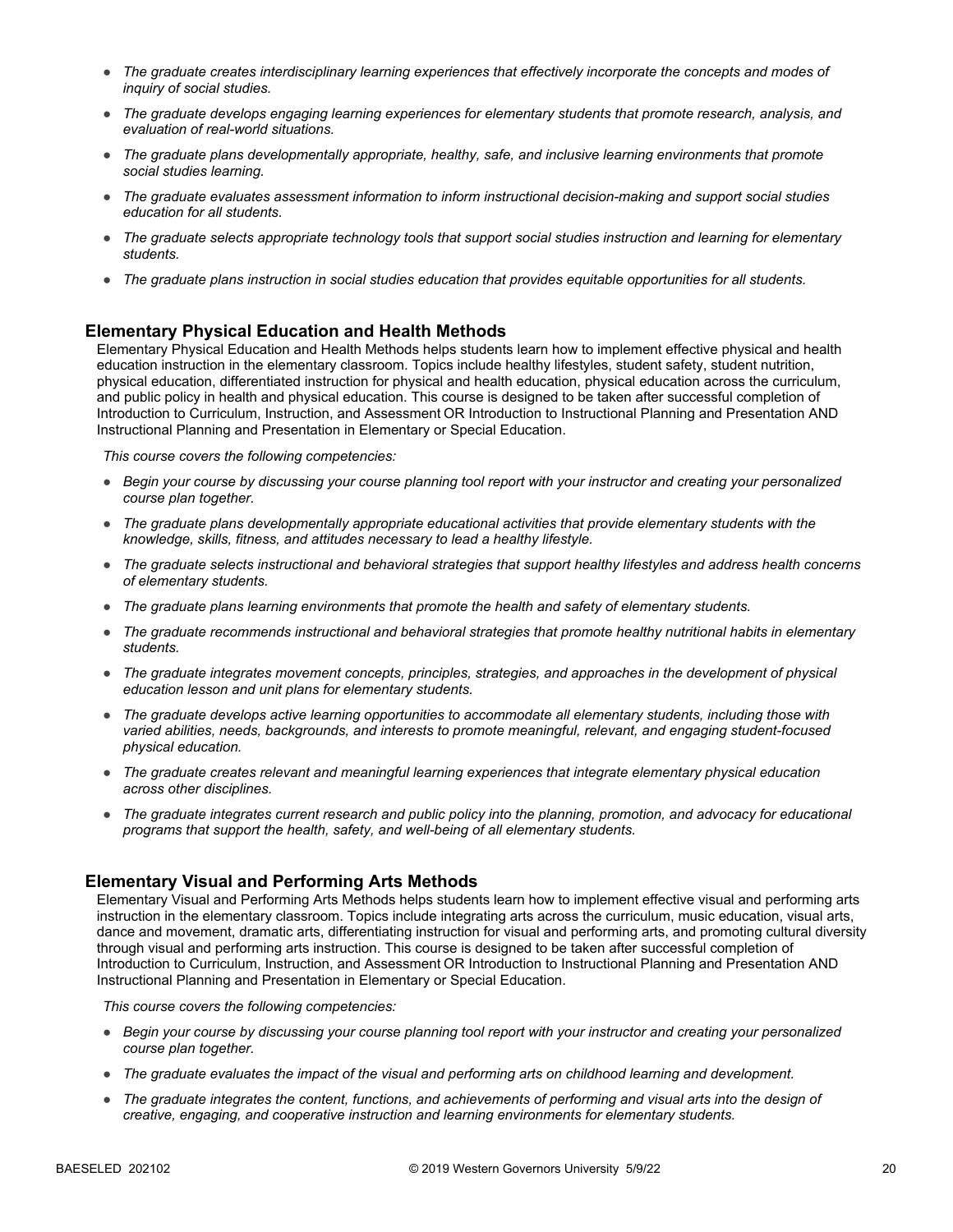- *The graduate develops relevant and meaningful learning experiences that integrate visual and performing arts into other disciplines for elementary students.*
- *The graduate effectively incorporates central concepts, tools, and structures of music in the design of learning experiences for elementary students.*
- *The graduate effectively incorporates central concepts, inquiry tools, standards, and structures of visual arts in the design of learning experiences for elementary students.*
- *The graduate effectively incorporates central concepts, inquiry tools, standards, and structures of dance and movement in the design of learning experiences for elementary students.*
- *The graduate effectively incorporates central concepts, inquiry tools, standards, and structures of the dramatic arts in the design of learning experiences for elementary students.*
- *The graduate develops learning opportunities that allow for the full and equitable participation in and expression through the arts for students with diverse abilities, needs, backgrounds, and interests.*
- *The graduate develops learning opportunities that allow students to explore the cultural dimensions and contributions of the arts from diverse places, peoples, and periods.*

#### **Elementary Disciplinary Literacy**

Elementary Disciplinary Literacy examines teaching strategies designed to help learners in grades K–6 develop the literacy skills necessary to read, write, and think critically while engaging content in different academic disciplines. Course content highlights strategies to help learners distinguish between the unique characteristics of informational texts while improving comprehension and writing proficiency across the curriculum. Strategies to encourage inquiry and cultivate skills in critical thinking, collaboration, and creativity also are addressed. This course is designed to be taken after successful completion of Introduction to Curriculum, Instruction, and Assessment OR Introduction to Instructional Planning and Presentation AND Instructional Planning and Presentation in Elementary or Special Education.

*This course covers the following competencies:*

- *Begin your course by discussing your course planning tool report with your instructor and creating your personalized course plan together.*
- *The graduate distinguishes between the basic strategies used to facilitate comprehension in the elementary content areas and the specialized reading practices needed to comprehend text in a specific discipline.*
- *The graduate integrates discipline-specific literacy instruction to help elementary students make meaning from the text structures, vocabulary, and language features found in a variety of discipline-specific texts.*
- *The graduate plans authentic writing activities to promote understanding of discipline-specific content.*
- *The graduate integrates instructional strategies and materials in disciplinary literacy practices to enhance student understanding within specific disciplines at the elementary level.*
- *The graduate creates authentic learning tasks that provide students with opportunities to demonstrate digital literacy and discipline-specific understandings.*
- *The graduate plans differentiated lessons and units to help students develop language and literacy skills within the disciplines.*

#### **Children's Literature**

Children's Literature is an introduction to and exploration of children's literature. Students will consider and analyze children's literature as a lens through which to view the world. Students will experience multiple genres, historical perspectives, cultural representations, and current applications in the field of children's literature. This course is designed to be taken after successful completion of Introduction to Curriculum, Instruction, and Assessment OR Introduction to Instructional Planning and Presentation AND Instructional Planning and Presentation in Elementary or Special Education.

- *Begin your course by discussing your course planning tool report with your instructor and creating your personalized course plan together.*
- *The graduate determines how literary and visual elements are used to convey common themes found in children's literature.*
- *The graduate analyzes various genres of children's literature to understand the characteristics of each genre.*
- *The graduate develops learning experiences that integrate diverse representations from children's literature to help students gain a perspective for understanding the world.*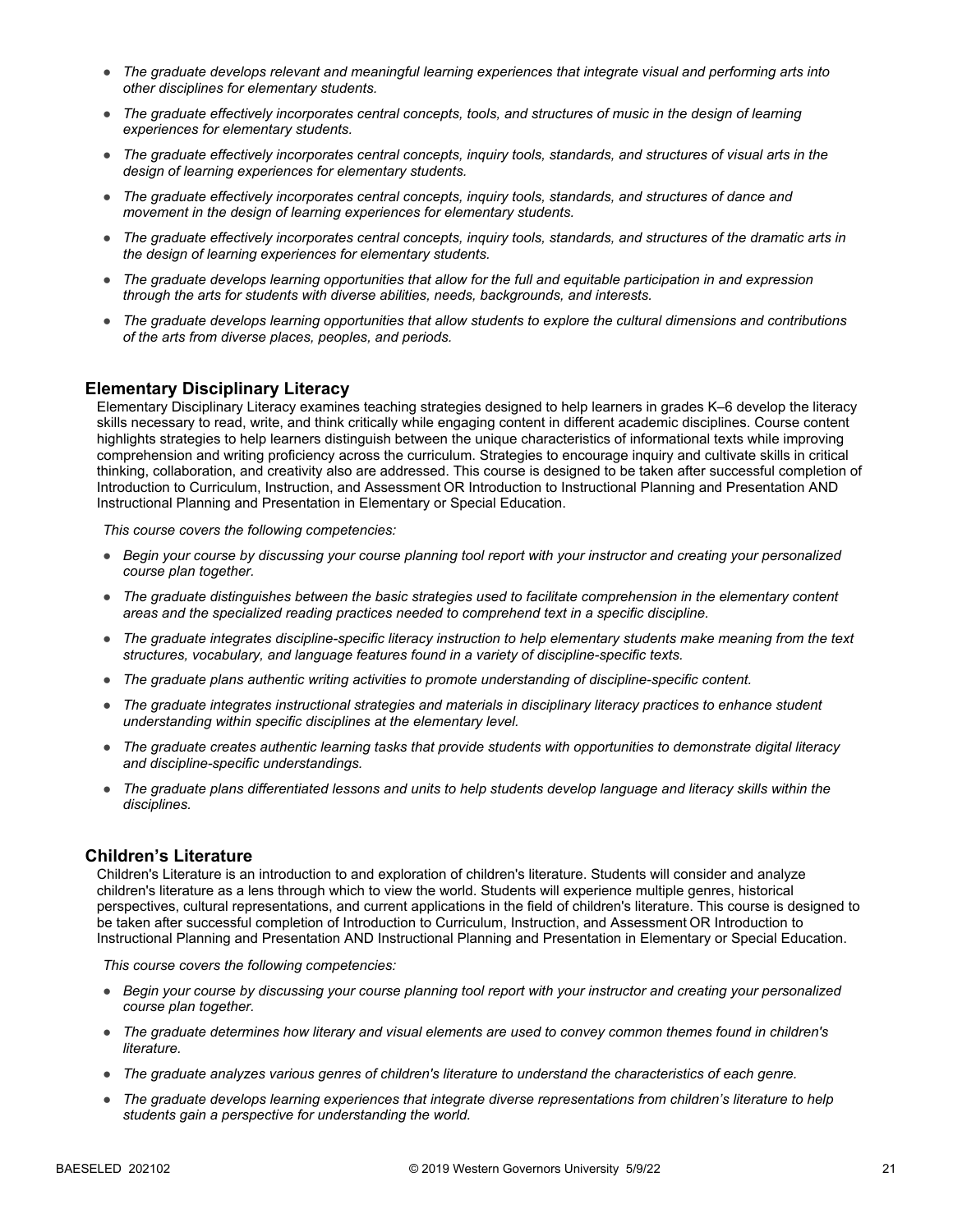- *The graduate recommends appropriate texts in children's literature that align with instructional goals to meet the individual learning needs of students.*
- *The graduate creates cross-curricular learning experiences that support, motivate, and engage students when interacting with children's literature.*